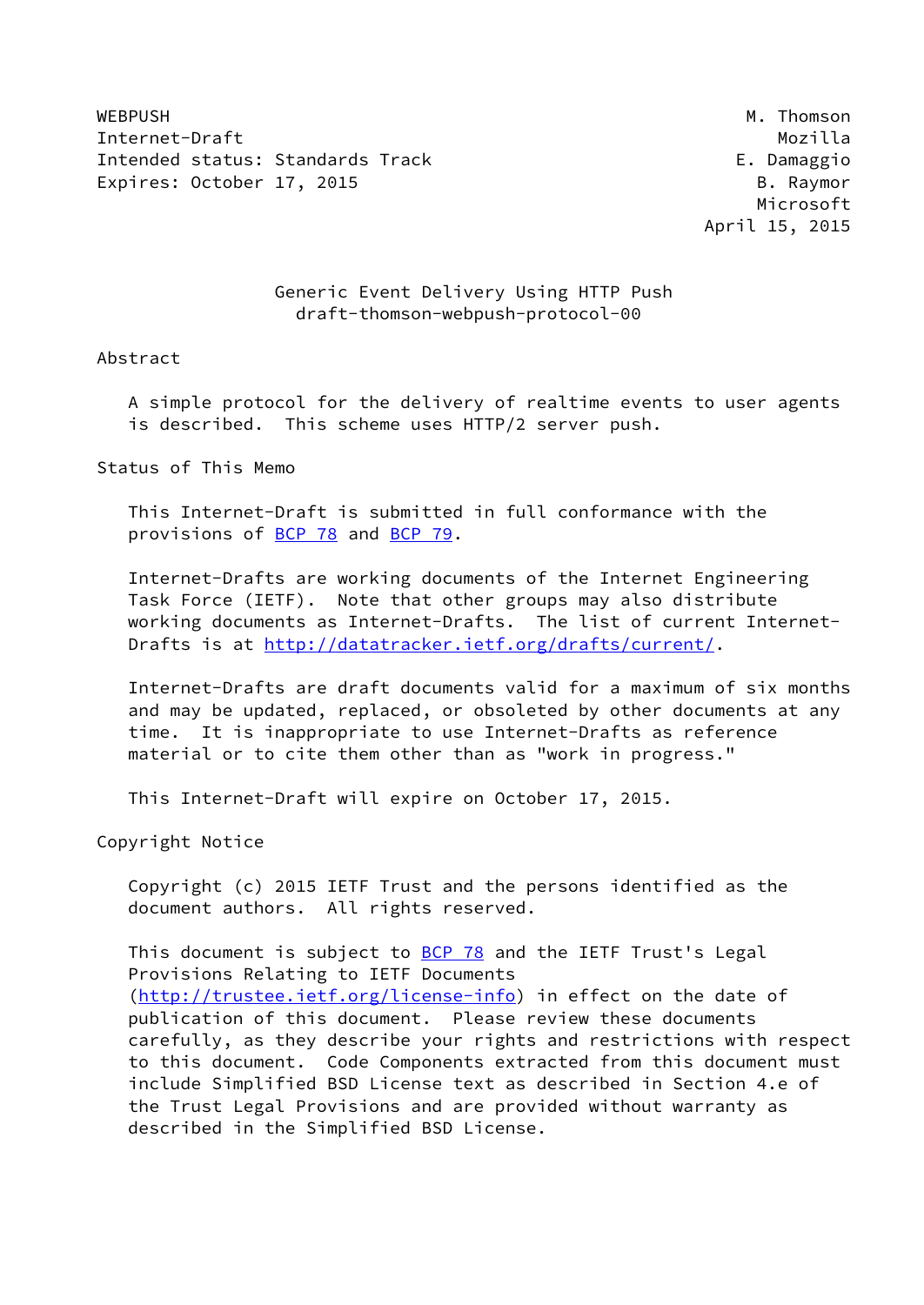<span id="page-1-1"></span>Internet-Draft **HTTP** Web Push April 2015

# Table of Contents

| 1.                                                             | $\overline{2}$  |
|----------------------------------------------------------------|-----------------|
| $1.1$ . Conventions and Terminology                            | $\overline{3}$  |
| 2.                                                             | $\overline{4}$  |
|                                                                | $\overline{5}$  |
| Subscribing for Push Messages<br>3.                            |                 |
| Subscribing for Push Message Receipts<br>4.                    | $\frac{6}{7}$   |
| 5.<br>Requesting Push Message Delivery                         | $\overline{7}$  |
| Requesting Push Message Receipts<br>5.1.                       | $\overline{8}$  |
| Push Message Time-To-Live<br>5.2.                              | $\underline{8}$ |
|                                                                | 9               |
| Acknowledging Push Messages<br>6.1.                            | 11              |
| Receiving Push Message Receipts<br>6.2.                        | 11              |
|                                                                | 12              |
| 7.1.                                                           | 12              |
| Push Message Expiration<br>7.2.                                | 12              |
| Subscription Expiration<br>7.3.                                | 13              |
| Implications for Application Reliability $\dots \dots$<br>7.4. | 14              |
|                                                                | 14              |
| Confidentiality from Push Service Access<br>8.1.               | 14              |
| Privacy Considerations<br>8.2.                                 | 15              |
| 8.3.                                                           | 16              |
| Denial of Service Considerations<br>8.4.                       | 17              |
| 8.5.                                                           | 17              |
|                                                                | 17              |
| Header Field Registrations<br>9.1.                             | 18              |
| 9.2.                                                           | 18              |
|                                                                | 19              |
|                                                                | 19              |
| 11.1.                                                          | 19              |
| 11.2. Informative References 21                                |                 |
|                                                                | 21              |
|                                                                | 21              |

# <span id="page-1-0"></span>[1](#page-1-0). Introduction

 Many applications on mobile and embedded devices require continuous access to network communications so that real-time events - such as incoming calls or messages - can be delivered (or "pushed") in a timely fashion. These devices typically have limited power reserves, so finding more efficient ways to serve application requirements greatly benefits the application ecosystem.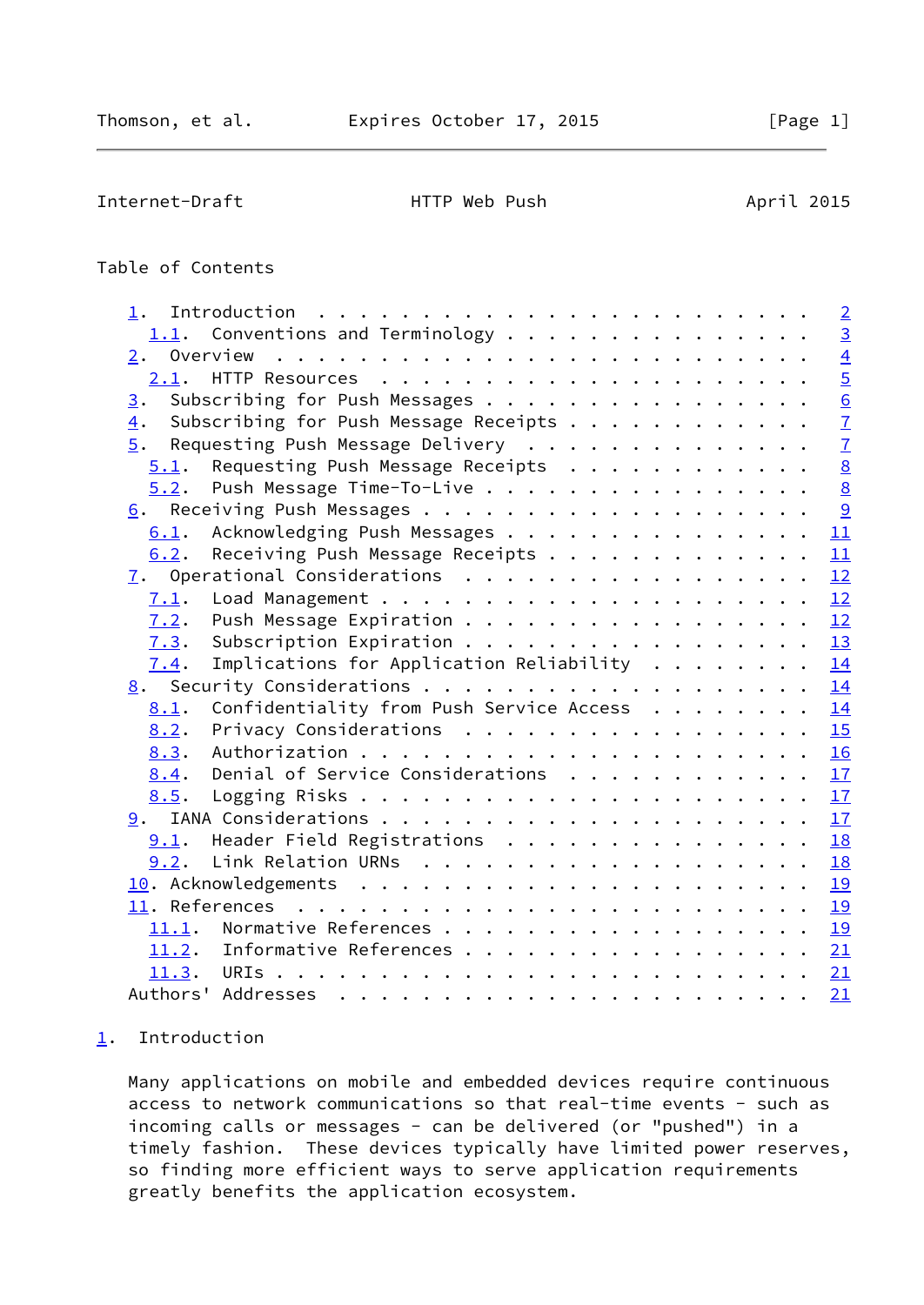One significant contributor to power usage is the radio. Radio communications consume a significant portion of the energy budget on a wireless device.

| Thomson, et al. |  | Expires October 17, 2015 |  | [Page 2] |  |
|-----------------|--|--------------------------|--|----------|--|
|                 |  |                          |  |          |  |

<span id="page-2-1"></span>Internet-Draft HTTP Web Push April 2015

 Uncoordinated use of persistent connections or sessions from multiple applications can contribute to unnecessary use of the device radio, since each independent session independently incurs overheads. In particular, keep alive traffic used to ensure that middleboxes do not prematurely time out sessions, can result in significant waste. Maintenance traffic tends to dominate over the long term, since events are relatively rare.

 Consolidating all real-time events into a single session ensures more efficient use of network and radio resources. A single service consolidates all events, distributing those events to applications as they arrive. This requires just one session, avoiding duplicated overhead costs.

 The W3C Web Push API [\[API](#page-22-3)] describes an API that enables the use of a consolidated push service from web applications. This expands on that work by describing a protocol that can be used to:

- o request the delivery of a push message to a user agent,
- o create new push message delivery subscriptions, and

o monitor for new push messages.

 Requesting the delivery of events is particularly important for the Web Push API. The subscription, management and monitoring functions are currently fulfilled by proprietary protocols; these are adequate, but do not offer any of the advantages that standardization affords.

 This document intentionally does not describe how a push service is discovered. Discovery of push services is left for future efforts, if it turns out to be necessary at all. User agents are expected to be configured with a URL for a push service.

<span id="page-2-0"></span>[1.1](#page-2-0). Conventions and Terminology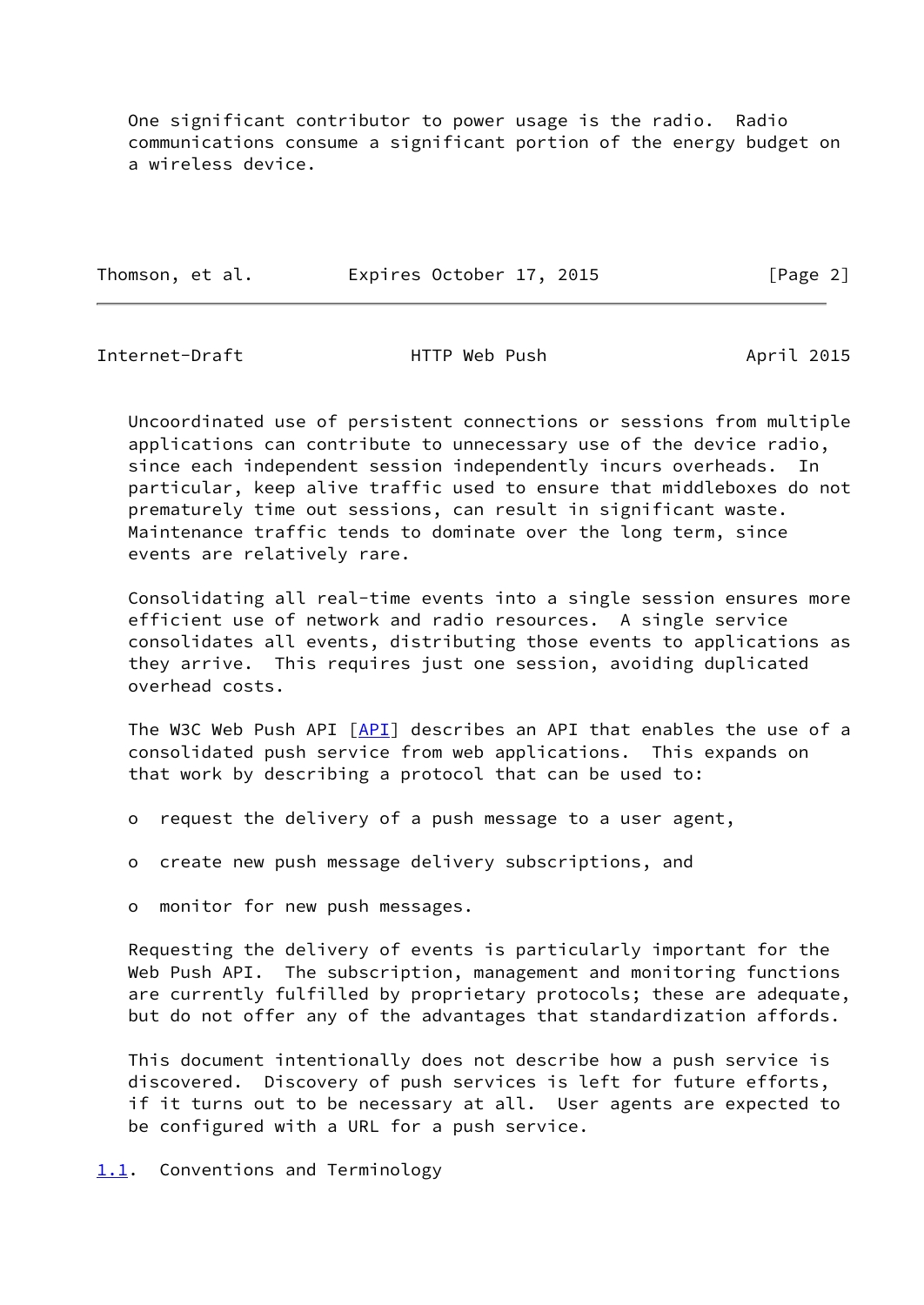In cases where normative language needs to be emphasized, this document falls back on established shorthands for expressing interoperability requirements on implementations: the capitalized words "MUST", "MUST NOT", "SHOULD" and "MAY". The meaning of these is described in [\[RFC2119](https://datatracker.ietf.org/doc/pdf/rfc2119)].

This document defines the following terms:

 application: Both the sender and ultimate consumer of push messages. Many applications have components that are run on a user agent and other components that run on servers.

| Thomson, et al. | Expires October 17, 2015 |  | [Page 3] |
|-----------------|--------------------------|--|----------|
|-----------------|--------------------------|--|----------|

<span id="page-3-1"></span>Internet-Draft **HTTP** Web Push April 2015

- application server: The component of an application that runs on a server and requests the delivery of a push message.
- push message subscription: A message delivery context that is established between the user agent and the push service and shared with the application server. All push messages are associated with a push message subscription.
- push message: A message sent from an application server to a user agent via a push service.
- push message receipt: A message delivery confirmation sent from the push server to the application server.
- push service: A service that delivers push messages to user agents.
- user agent: A device and software that is the recipient of push messages.

Examples in this document use the HTTP/1.1 message format  $[REC7230]$ . Many of the exchanges can be completed using HTTP/1.1, where HTTP/2 is necessary, the more verbose frame format from [\[I-D.ietf-httpbis-http2](#page-21-3)] is used.

<span id="page-3-0"></span>[2](#page-3-0). Overview

 A general model for push services includes three basic actors: a user agent, a push service, and an application (server).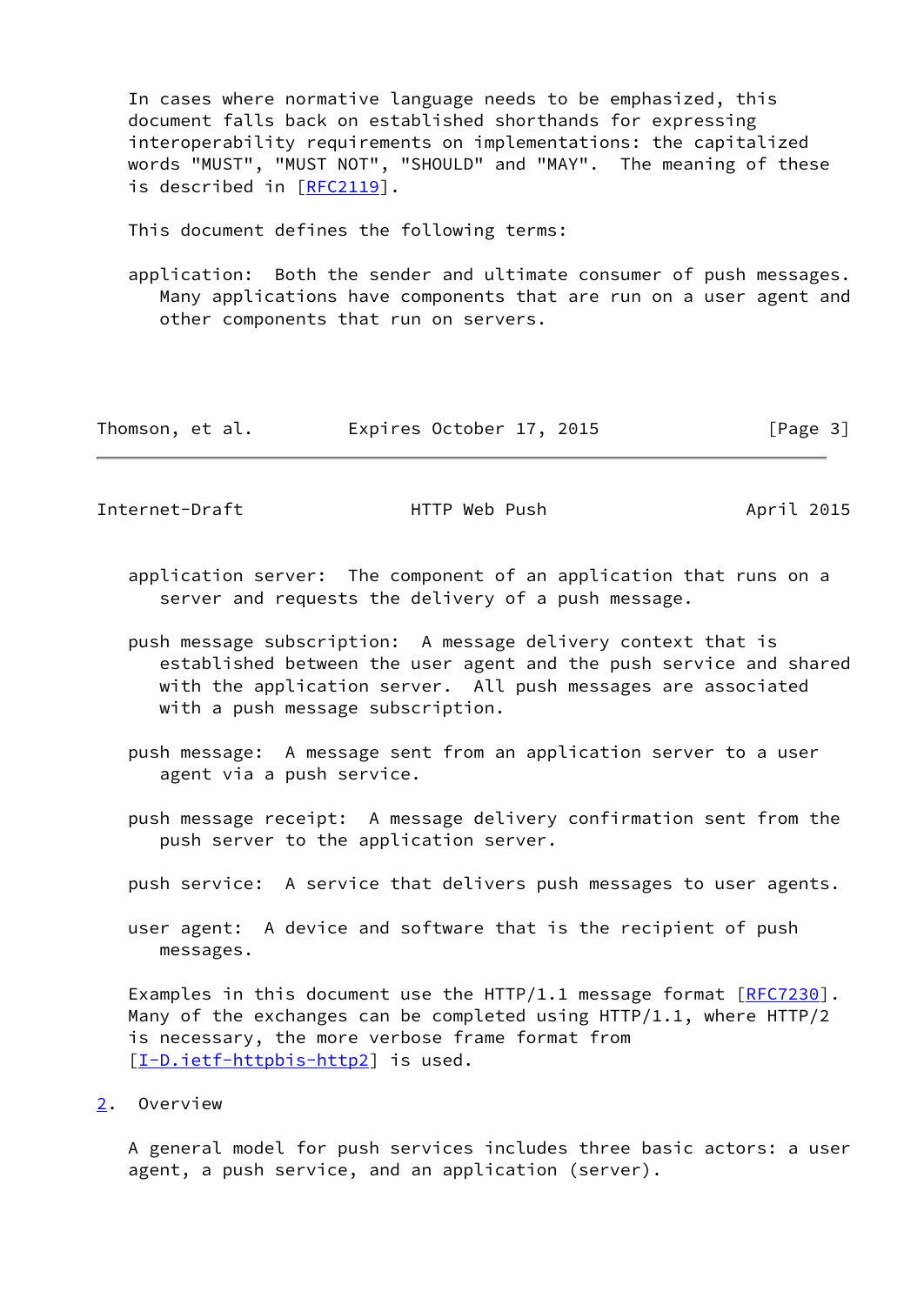

Thomson, et al. Expires October 17, 2015 [Page 4]

<span id="page-4-0"></span>Internet-Draft HTTP Web Push April 2015

 At the very beginning of the process, a new message subscription is created by the user agent and then distributed to its application server. This subscription is the basis of all future interactions between the actors.

 To offer more control for authorization, a message subscription is modeled as two resources with different capabilities:

- o A subscription resource is used to receive messages from a subscription and to delete a subscription. It is private to the user agent.
- o A push resource is used to send messages to a subscription. It is public and shared by the user agent with its application server.

 It is expected that a unique subscription will be distributed to each application; however, there are no inherent cardinality constraints in the protocol. Multiple subscriptions might be created for the same application, or multiple applications could use the same subscription. Note however that sharing subscriptions has security and privacy implications.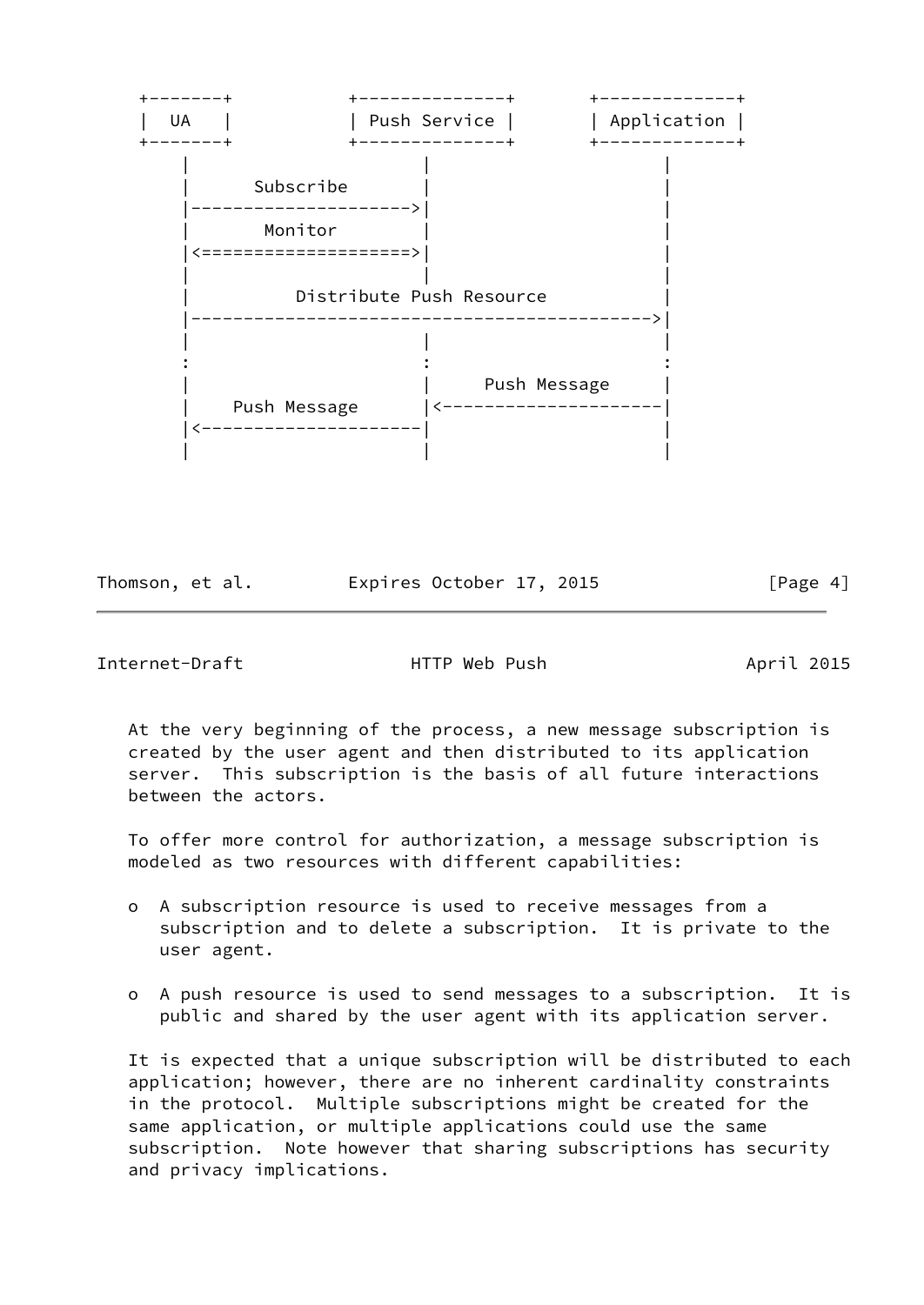Subscriptions have a limited lifetime. They can also be terminated by either the push service or user agent at any time. User agents and application servers must be prepared to manage changes in subscription state.

<span id="page-5-0"></span>[2.1](#page-5-0). HTTP Resources

 This protocol uses HTTP resources [[RFC7230](https://datatracker.ietf.org/doc/pdf/rfc7230)] and link relations [\[RFC5988](https://datatracker.ietf.org/doc/pdf/rfc5988)]. The following resources are defined:

- push service: This resource is used to create push message subscriptions (see  $Section 3$ ). A URL for the push service is configured into user agents.
- push message subscription: This resource provides read and delete access for a message subscription. A user agent receives push messages [\(Section 6](#page-9-0)) using a push message subscription. Every push message subscription has exactly one push resource associated with it.
- push: A push resource is used by the application server to request the delivery of a push message (see  $Section 5$ ). A link relation of type "urn:ietf:params:push" is used to identify a push resource.

| Thomson, et al. | Expires October 17, 2015 | [Page 5] |  |
|-----------------|--------------------------|----------|--|
|                 |                          |          |  |

<span id="page-5-1"></span>Internet-Draft HTTP Web Push April 2015

- push message: A push message resource is created to identify push messages that have been accepted by the push service. The push message resource is also used to acknowledge receipt of a push message.
- receipt subscribe: A receipt subscribe resource is used by an application server to create a receipt subscription (see [Section 4\)](#page-7-0). A link relation of type "urn:ietf:params:push:receipt" is used to identity a receipt subscribe resource.
- receipt subscription: An application server receives delivery confirmations ( $Section 5.1$ ) for push messages using a receipt subscription.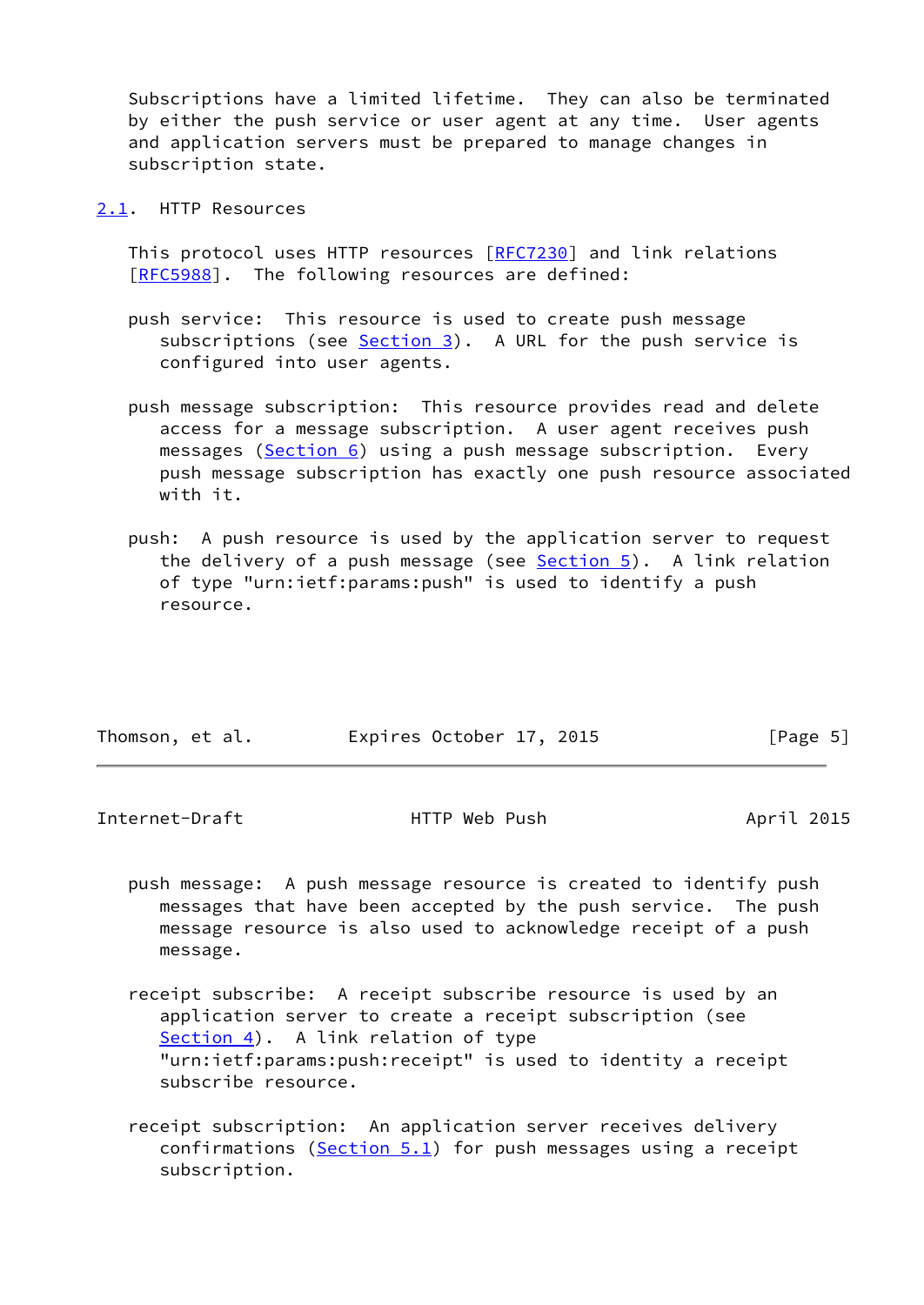#### <span id="page-6-0"></span>[3](#page-6-0). Subscribing for Push Messages

 A user agent sends a POST request to its configured push service resource to create a new subscription.

 POST /subscribe/ HTTP/1.1 Host: push.example.net

 A response with a 201 (Created) status code includes a URI for a new push message subscription resource in the Location header field.

 The push server MUST provide a URI for the push resource corresponding to the push message subscription using a link relation of type "urn:ietf:params:push".

 The push server MUST provide a URI for a receipt subscribe resource in a link relation of type "urn:ietf:params:push:receipt".

 An application-specific method is used to distribute the push and receipt subscribe URIs to the application server. Confidentiality protection and application server authentication MUST be used to ensure that these URIs are not disclosed to unauthorized recipients (see [Section 8.3](#page-17-0)).

Thomson, et al. Expires October 17, 2015 [Page 6]

<span id="page-6-1"></span>Internet-Draft **HTTP** Web Push April 2015

 HTTP/1.1 201 Created Date: Thu, 11 Dec 2014 23:56:52 GMT Link: </p/JzLQ3raZJfFBR0aqvOMsLrt54w4rJUsV>; rel="urn:ietf:params:push" Link: </receipts/xjTG79I3VuptNWS0DsFu4ihT97aE6UQJ>; rel="urn:ietf:params:push:receipt" Location: https://push.example.net/s/LBhhw0OohO-Wl4Oi971UGsB7sdQGUibx Cache-Control: max-age:864000, private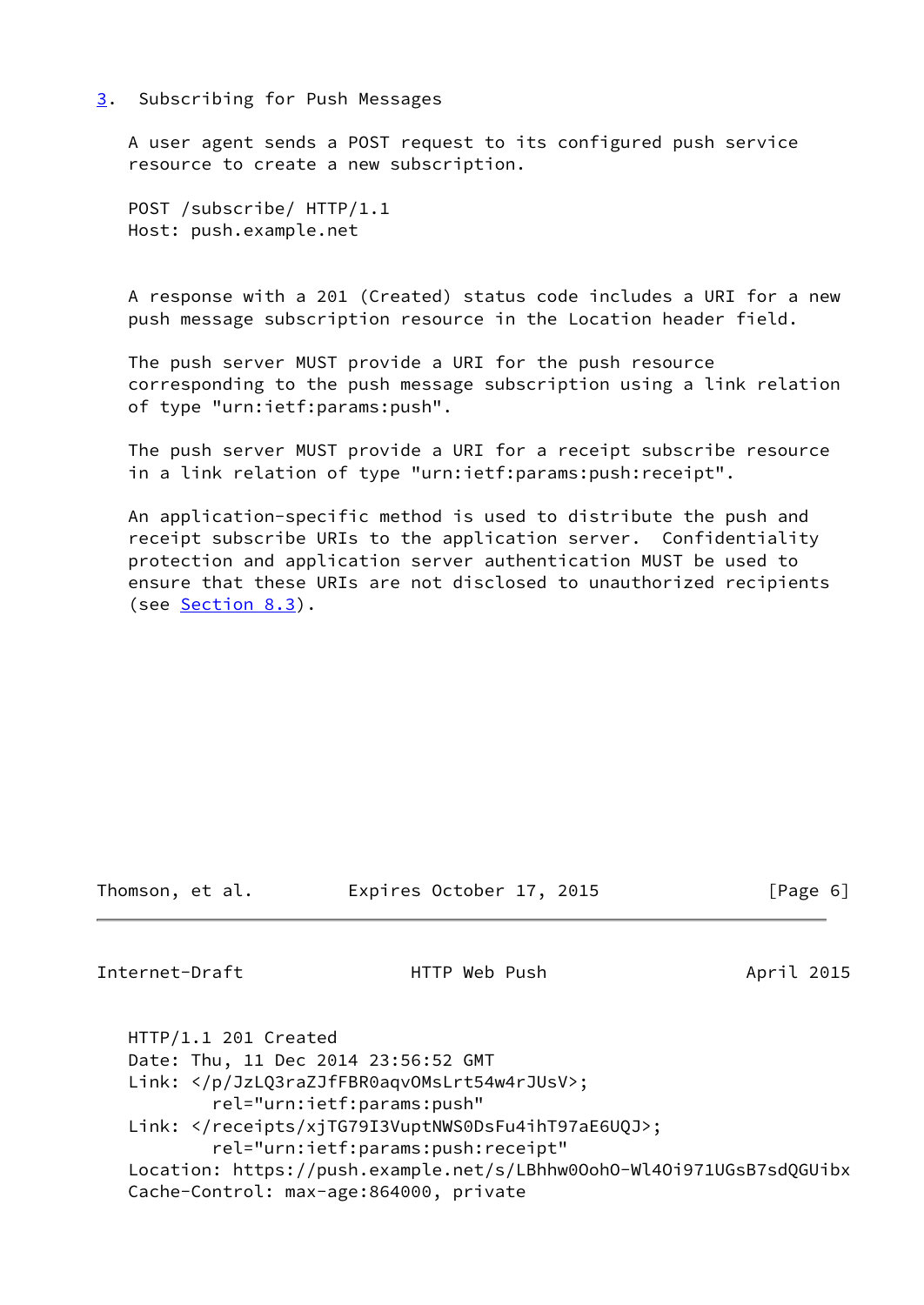<span id="page-7-0"></span>[4](#page-7-0). Subscribing for Push Message Receipts

 An application server requests the creation of a receipt subscription by sending a HTTP POST request to the receipt subscribe resource distributed to the application server by a user agent.

 POST /receipts/xjTG79I3VuptNWS0DsFu4ihT97aE6UQJ HTTP/1.1 Host: push.example.net

 A successful response with a 201 (Created) status code includes a URI for the receipt subscription resource in the Location header field.

 HTTP/1.1 201 Created Date: Thu, 11 Dec 2014 23:56:52 GMT Location: https://push.example.net/r/3ZtI4YVNBnUUZhuoChl6omUvG4ZM9mpN

 A push service SHOULD provide the same receipt subscribe URI to user agents. An application MAY reuse a receipt subscription resource with a push message request if the receipt subscribe URI provided with the push resource is identical to the one used to create the receipt subscription.

<span id="page-7-1"></span>[5](#page-7-1). Requesting Push Message Delivery

 An application server requests the delivery of a push message by sending a HTTP request to a push resource distributed to the application server by a user agent. The push message is included in the body of the request.

Thomson, et al. Expires October 17, 2015 [Page 7]

<span id="page-7-2"></span>Internet-Draft HTTP Web Push April 2015

POST /p/LBhhw0OohO-Wl4Oi971UGsB7sdQGUibx HTTP/1.1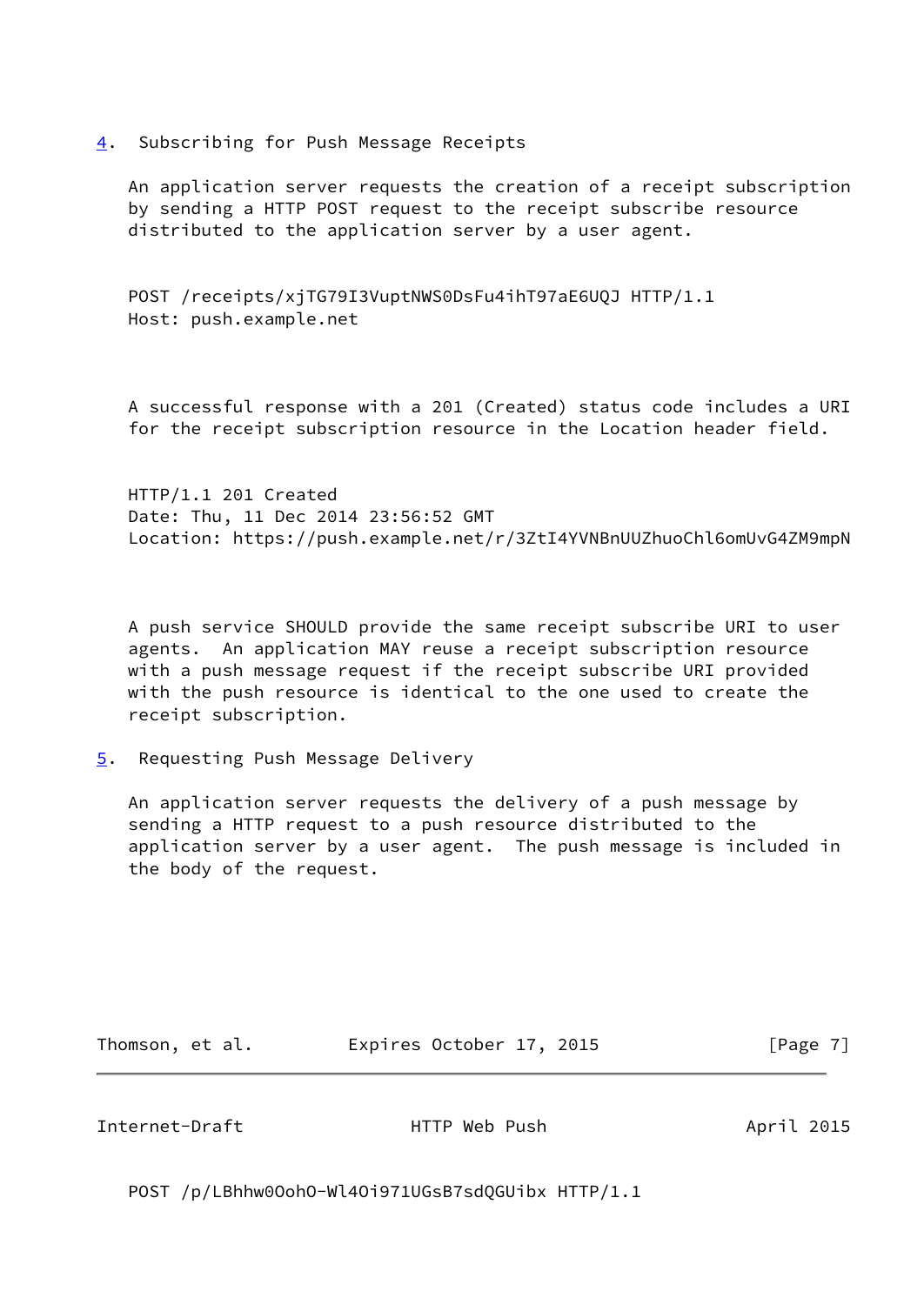Host: push.example.net Content-Type: text/plain;charset=utf8 Content-Length: 36

iChYuI3jMzt3ir20P8r\_jgRR-dSuN182x7iB

 A 201 (Created) response indicates that the push message was accepted. A URI for the push message resource that was created in response to the request is included in the Location header field. This does not indicate that the message was delivered to the user agent.

 HTTP/1.1 201 Created Date: Thu, 11 Dec 2014 23:56:55 GMT Location: https://push.example.net/d/qDIYHNcfAIPP\_5ITvURr-d6BGtYnTRnk

 A push service MAY generate a 413 (Payload Too Large) status code in response to requests that include an entity body that is too large. Push services MUST NOT generate a 413 status code in responses to an entity body that is 4k (4096 bytes) or less in size.

<span id="page-8-0"></span>[5.1](#page-8-0). Requesting Push Message Receipts

 An application server can use the Push-Receipt header field to request a confirmation from the push server when a push message is delivered and acknowledged by the user agent. The Push-Receipt header field is a URI-Reference as defined in [Section](https://datatracker.ietf.org/doc/pdf/rfc7230#section-2.7) 2.7 of  [\[RFC7230\]](https://datatracker.ietf.org/doc/pdf/rfc7230#section-2.7).

Push-Receipt = URI-reference

 The application sets the Push-Receipt header field value to a receipt subscription URI. This receipt subscription resource MUST be created from the same receipt subscribe resource which was returned with the push message subscription response (see [Section 3](#page-6-0)).

<span id="page-8-1"></span>[5.2](#page-8-1). Push Message Time-To-Live

 A push service can improve the reliability of push message delivery considerably by storing push messages for a period. User agents are often only intermittently connected, and so benefit from having short term message storage at the push service.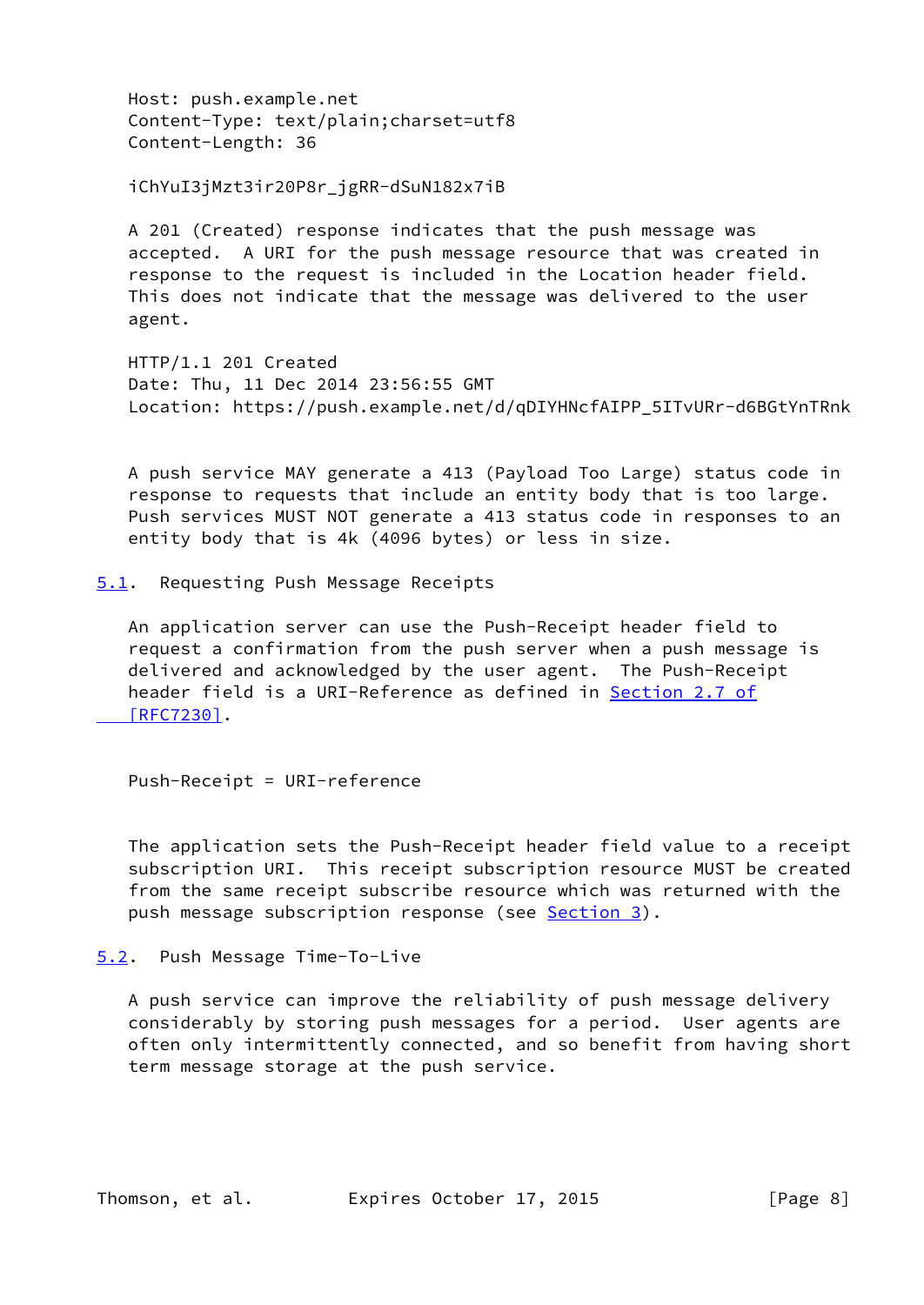<span id="page-9-1"></span> Delaying delivery might also be used to batch communication with the user agent, thereby conserving radio resources.

 Some push messages are not useful once a certain period of time elapses. Delivery of messages after they have ceased to be relevant is wasteful. For example, if the push message contains a call notification, receiving a message after the caller has abandoned the call is of no value; the application at the user agent is forced to suppress the message so that it does not generate a useless alert.

 An application server can use the TTL header field to limit the time that a push message is retained by a push service. The TTL header field contains a value in seconds that describes how long a push message is retained by the push service.

 $TTL = 1 * DIGIT$ 

 Once the Time-To-Live (TTL) period elapses, the push service MUST remove the push message and cease any attempt to deliver it to the user agent. A push service might retain values for a short duration after the TTL period to account for time accounting errors in processing. For instance, distributing a push message within a server cluster might accrue errors due to clock variation, or processing and transit delays.

 A push service is not obligated to account for time spent by the application server in sending a push message to the push service, or delays incurred while sending a push message to the user agent. An application server needs to account for transit delays in selecting a TTL header field value.

 Absence of the TTL header field is interpreted as equivalent to a zero value. Push messages with a zero TTL indicate that storage is not needed and that the message can be dropped if the user agent isn't immediately available to receive the message. Push messages with a zero TTL can be delivered very efficiently.

 A push service MAY choose to retain a push message for a shorter duration than that requested. It indicates this by including a TTL header field in the response that includes the actual TTL. This TTL value MUST be less than or equal to the value provided by the application server.

<span id="page-9-0"></span>[6](#page-9-0). Receiving Push Messages

A user agent requests the delivery of new push messages by making a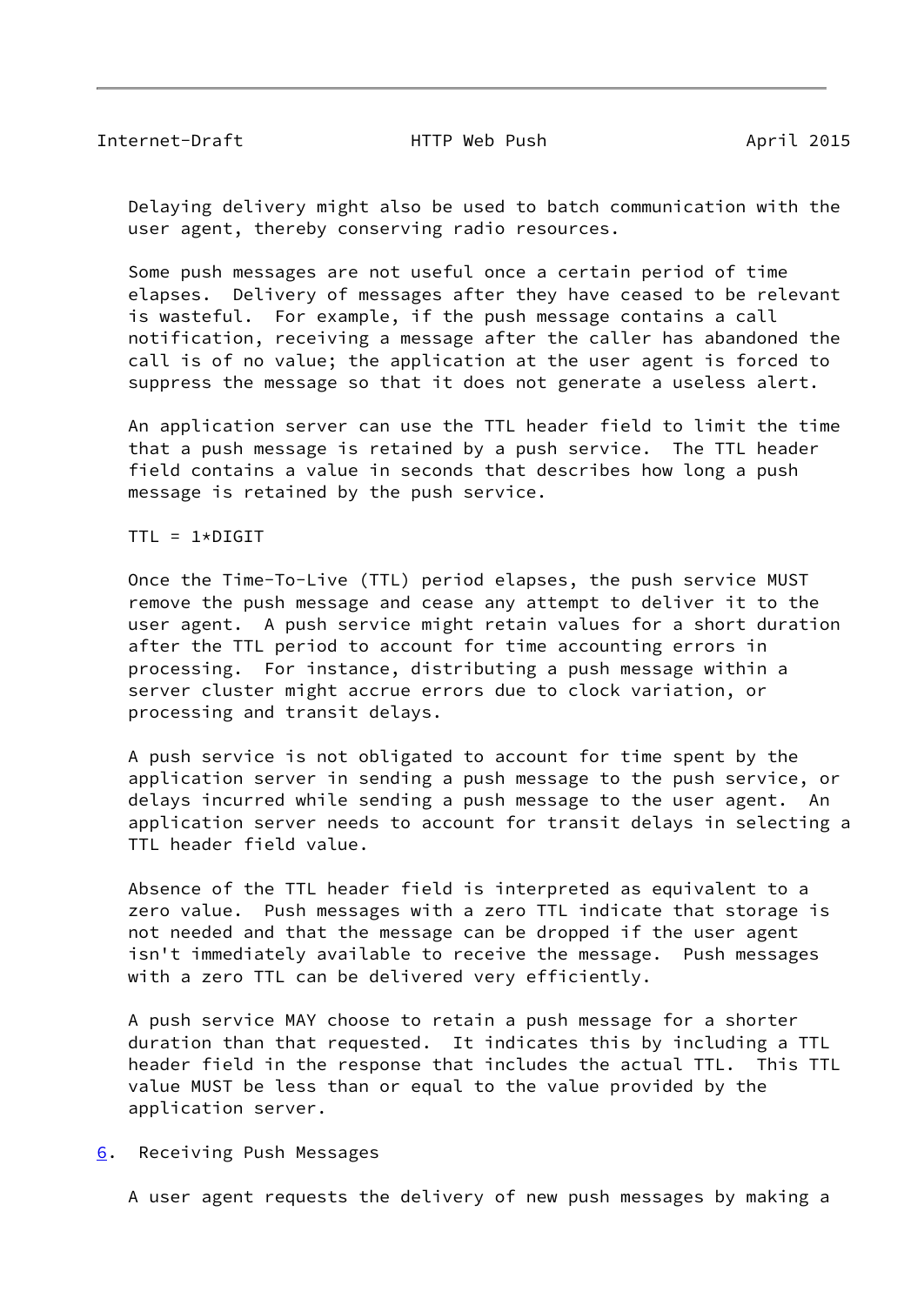GET request to a push message subscription resource. The push service does not respond to this request, it instead uses HTTP/2

| Thomson, et al. | Expires October 17, 2015 |  | [Page 9] |
|-----------------|--------------------------|--|----------|
|-----------------|--------------------------|--|----------|

Internet-Draft **HTTP** Web Push April 2015

server push  $[I-D.ietf-httpbis-http2]$  $[I-D.ietf-httpbis-http2]$  to send the contents of push messages as they are sent by application servers.

 Each push message is pushed in response to a synthesized GET request. The GET request is made to the push message resource that was created by the push server when the application server requested message delivery. The response body is the entity body from the most recent request sent to the push resource.

The following example request is made over HTTP/2.

| HEADERS    | [stream 7] +END STREAM +END HEADERS     |
|------------|-----------------------------------------|
| :method    | $=$ GFT                                 |
| :path      | $=$ /s/LBhhw00oh0-Wl40i971UGsB7sd0GUibx |
| :authority | $= push.example.net$                    |

 The push service permits the request to remain outstanding. When a push message is sent by an application server, a server push is associated with the initial request. The response includes the push message.

 PUSH\_PROMISE [stream 7; promised stream 4] +END\_HEADERS  $:$  method  $=$  GET :path = /d/qDIYHNcfAIPP\_5ITvURr-d6BGtYnTRnk :authority = push.example.net HEADERS [stream 4] +END\_HEADERS  $:$  status  $= 200$  date = Thu, 11 Dec 2014 23:56:56 GMT last-modified = Thu, 11 Dec 2014 23:56:55 GMT cache-control = private content-type = text/plain;charset=utf8 content-length = 36 DATA [stream 4] +END\_STREAM

iChYuI3jMzt3ir20P8r\_jgRR-dSuN182x7iB

 A user agent can request the contents of the push message subscription resource immediately by including a Prefer header field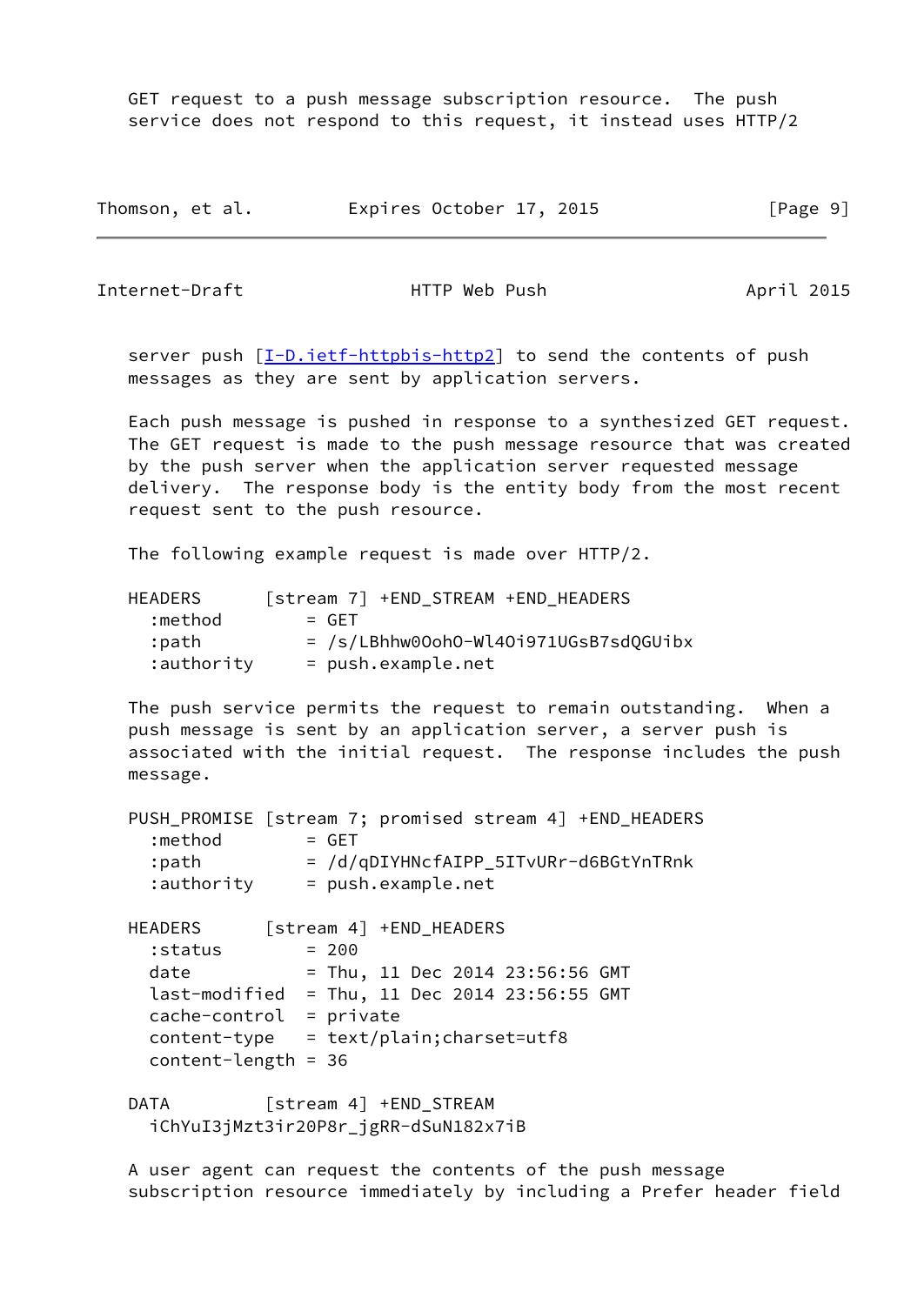[\[RFC7240](https://datatracker.ietf.org/doc/pdf/rfc7240)] with a "wait" parameter set to "0". In response to this request, the push service SHOULD return link references to the push and receipt subscribe resources, plus expiration information. In response to this request, the push server MUST generate a server push for all push messages that have not yet been delivered.

 A 204 (No Content) status code with no associated server pushes indicates that no messages are presently available. This could be because push messages have expired.

| Thomson, et al. |  | Expires October 17, 2015 |  |  | [Page 10] |
|-----------------|--|--------------------------|--|--|-----------|
|-----------------|--|--------------------------|--|--|-----------|

<span id="page-11-1"></span>Internet-Draft HTTP Web Push April 2015

<span id="page-11-0"></span>[6.1](#page-11-0). Acknowledging Push Messages

 To ensure that a push message is properly delivered to the user agent at least once, the user agent MUST acknowledge receipt of the message by performing a HTTP DELETE on the push message resource.

DELETE /d/qDIYHNcfAIPP\_5ITvURr-d6BGtYnTRnk HTTP/1.1 Host: push.example.net

 If the application has requested a delivery receipt, the push server MUST deliver a response to the application server monitoring the receipt subscription resource.

<span id="page-11-2"></span>[6.2](#page-11-2). Receiving Push Message Receipts

 The application server requests the delivery of receipts from the push server by making a HTTP GET request to the receipt subscription resource. The push service does not respond to this request, it instead uses HTTP/2 server push [\[I-D.ietf-httpbis-http2](#page-21-3)] to send push receipts when messages are acknowledged [\(Section 6.1](#page-11-0)) by the user agent.

 Each receipt is pushed in response to a synthesized GET request. The GET request is made to the same push message resource that was created by the push server when the application server requested message delivery. A successful response includes a 410 (GONE) status code with no data.

The following example request is made over HTTP/2.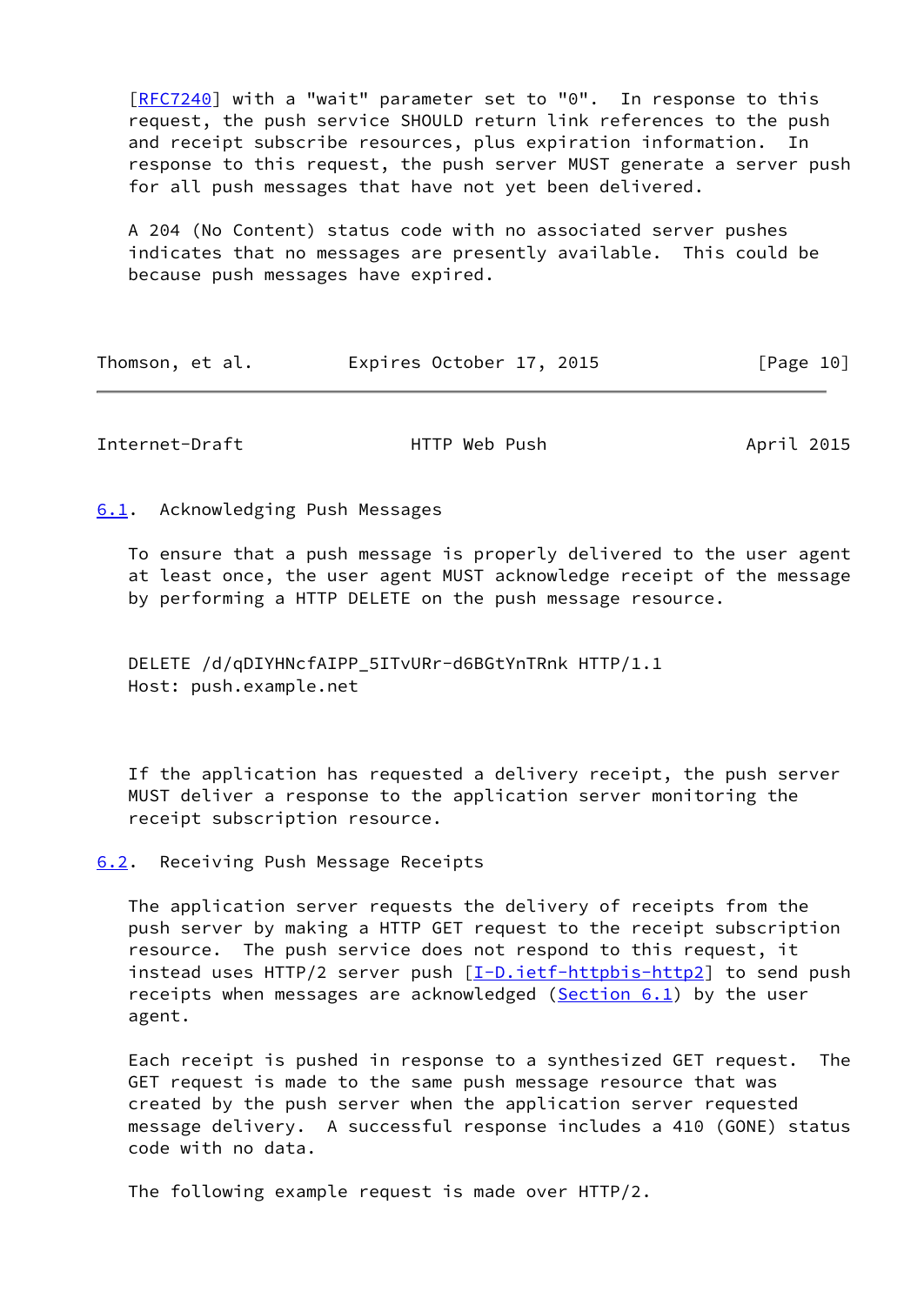| HEADERS    | [stream 13] +END STREAM +END HEADERS  |
|------------|---------------------------------------|
| :method    | $=$ GFT                               |
| :path      | = /r/3ZtI4YVNBnUUZhuoChl6omUvG4ZM9mpN |
| :authority | $= push.example.net$                  |

| Thomson, et al. | Expires October 17, 2015 |  | [Page 11] |
|-----------------|--------------------------|--|-----------|
|-----------------|--------------------------|--|-----------|

<span id="page-12-1"></span>Internet-Draft **HTTP** Web Push April 2015

 The push service permits the request to remain outstanding. When the user agent acknowledges the message, the push server pushes a delivery receipt to the application server. A 410 (Gone) status code confirms that the message was delivered and acknowledged.

|                | PUSH_PROMISE [stream 13; promised stream 82] +END_HEADERS |
|----------------|-----------------------------------------------------------|
| :method        | $=$ GET                                                   |
| :path          | = /d/qDIYHNcfAIPP_5ITvURr-d6BGtYnTRnk                     |
| :authority     | = push.example.net                                        |
|                |                                                           |
| <b>HEADERS</b> | [stream 4] +END STREAM                                    |
|                | +END HEADERS                                              |
| :status        | $= 410$                                                   |
|                |                                                           |

date = Thu, 11 Dec 2014 23:56:56 GMT

 The push server MUST push a response with a status code of 5XX (TBD) if the user agent fails to acknowledge the receipt of the push message or the push server fails to deliver the message prior to its expiration.

<span id="page-12-0"></span>[7](#page-12-0). Operational Considerations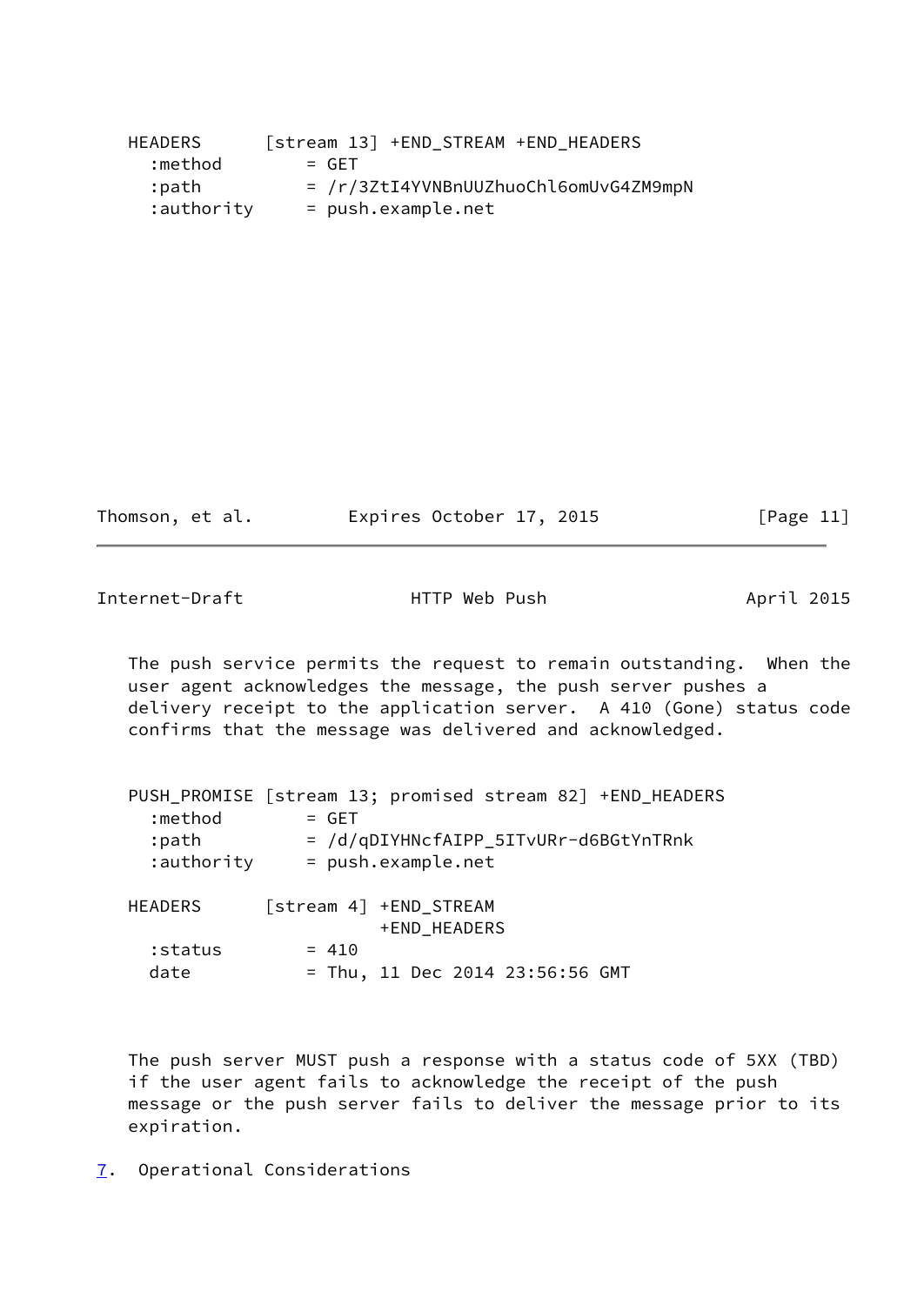A push service is likely to have to maintain a very large number of open TCP connections. Effective management of those connections can depend on being able to move connections between server instances.

<span id="page-13-0"></span>[7.1](#page-13-0). Load Management

 A user agent MUST support the 307 (Temporary Redirect) status code [\[RFC7231](https://datatracker.ietf.org/doc/pdf/rfc7231)], which can be used by a push service to redistribute load at the time that a new subscription is requested.

 A server that wishes to redistribute load can do so using alternative services [\[I-D.ietf-httpbis-alt-svc](#page-21-4)]. Alternative services allows for redistribution of load whilst maintaining the same URIs for various resources. User agents can ensure a graceful transition by using the GOAWAY frame once it has established a replacement connection.

<span id="page-13-1"></span>[7.2](#page-13-1). Push Message Expiration

 Storage of push messages based on the TTL header field comprises a potentially significant amount of storage for a push service. A push service is not obligated to store messages indefinitely. A push service is able to indicate how long it intends to retain a message

| Thomson, et al. | Expires October 17, 2015 | [Page 12] |
|-----------------|--------------------------|-----------|
|                 |                          |           |

<span id="page-13-2"></span>Internet-Draft **HTTP** Web Push April 2015

 to an application server using the TTL header field (see [Section 5.2](#page-8-1)).

 A user agent that does not actively monitor for push messages will not receive messages that expire during that interval.

 Push messages that are stored and not delivered to a user agent are delivered when the user agent recommences monitoring. Stored push messages SHOULD include a Last-Modified header field (see [Section](https://datatracker.ietf.org/doc/pdf/rfc7232#section-2.2) 2.2 of [RFC7232]) indicating when delivery was requested by an application server.

 A GET request to a push message subscription resource that has only expired messages results in response as though no push message were ever sent.

 Push services might need to limit the size and number of stored push messages to avoid overloading. In addition to using the 413 (Payload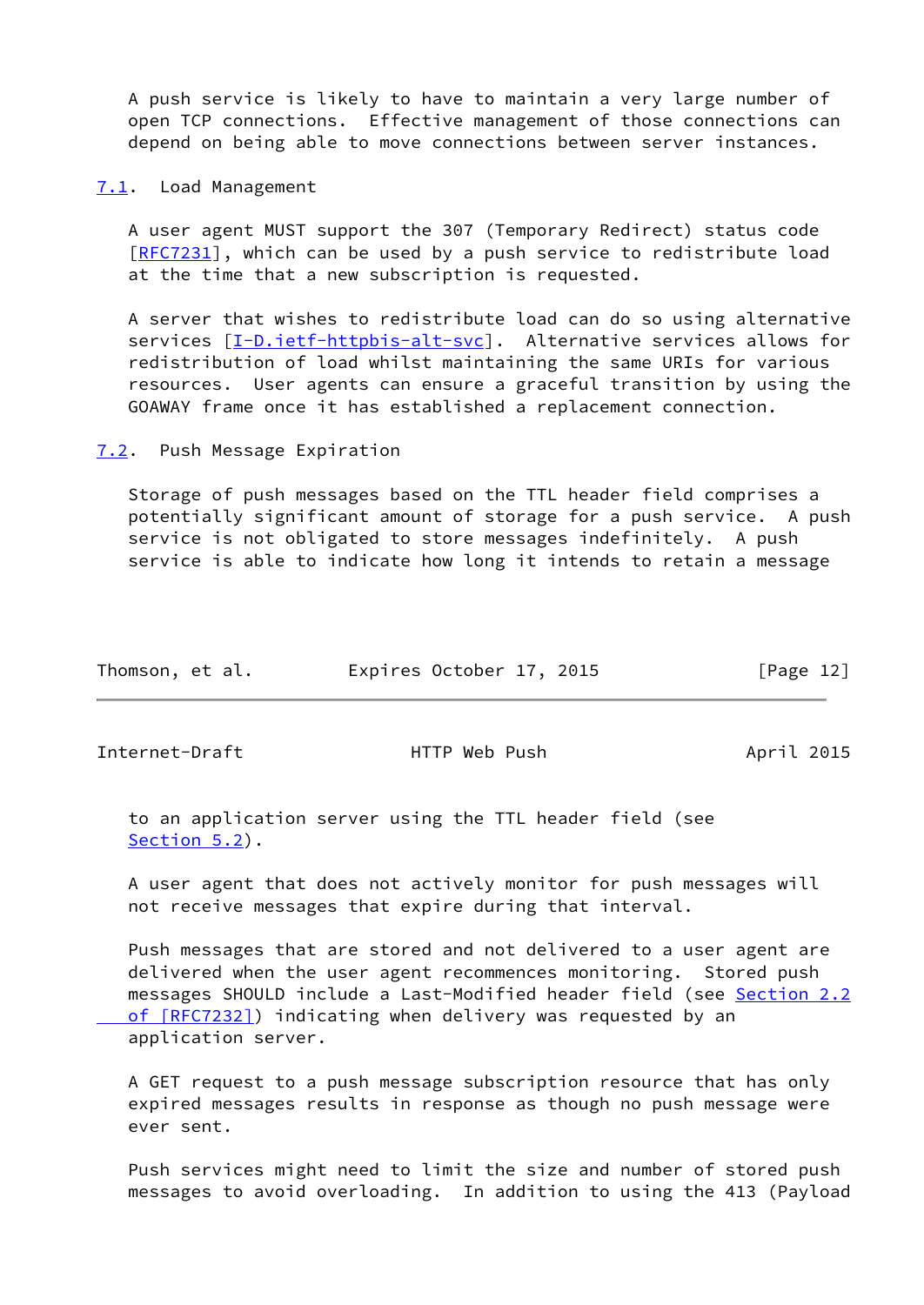Too Large) status code for too large push messages, a push service MAY expire push messages prior to any advertised expiration time. A push service can reduce the impact push message retention by reducing the time-to-live of push messages.

<span id="page-14-0"></span>[7.3](#page-14-0). Subscription Expiration

 In some cases, it may be necessary to terminate subscriptions so that they can be refreshed. This applies to both push message subscriptions and receipt subscriptions.

 A push service might choose to set a fixed expiration time. If a resource has a known expiration time, expiration information is included in responses to requests that create the resource, or in requests that retrieve a representation of the resource.

 Expiration is indicated using either the Expires header field, or by setting a "max-age" parameter on a Cache-Control header field (see [\[RFC7234](https://datatracker.ietf.org/doc/pdf/rfc7234)]). The Cache-Control header field MUST also include the "private" directive.

 A push service can remove a subscription at any time. If a user agent or application server has an outstanding request to a subscription resource (see **[Section 6\)](#page-9-0)**, this can be signaled by returning a 400-series status code, such as 410 (Gone).

 A user agent or application server can request that a subscription be removed by sending a DELETE request to the push message subscription or receipt subscription URI.

| Thomson, et al. | Expires October 17, 2015 | [Page 13] |
|-----------------|--------------------------|-----------|
|-----------------|--------------------------|-----------|

<span id="page-14-2"></span>Internet-Draft **HTTP** Web Push April 2015

 A push service MUST return a 400-series status code, such as 404 (Not Found) or 410 (Gone) if an application server attempts to send a push message to a removed or expired push message subscription.

<span id="page-14-1"></span>[7.4](#page-14-1). Implications for Application Reliability

 A push server that does not support reliable delivery over intermittent network connections or failing applications on devices, forces the device to acknowledge receipt directly to the application server, incurring additional power drain in order to establish (usually secure) connections to the individual application servers.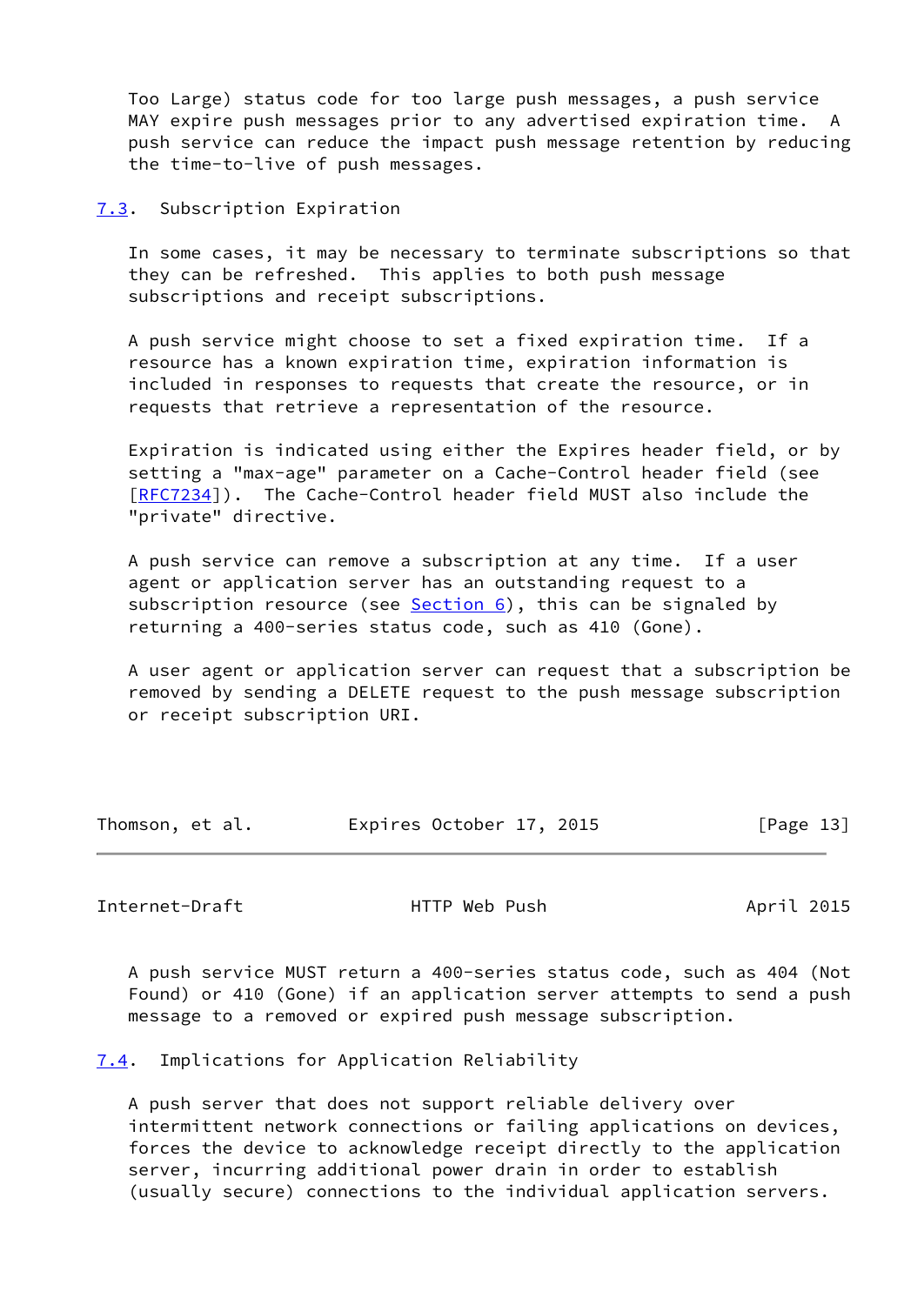Push message reliability can be important if messages contain information critical to the state of an application. Repairing state can be costly, particularly for devices with limited communications capacity. Knowing that a push message has been correctly received avoids costly retransmissions, polling and state resynchronization.

 The availability of push message delivery receipts ensures that the application developer is not tempted to create alternative mechanisms for message delivery in case the push service fails to deliver a critical message. Setting up a polling mechanism or a backup messaging channel in order to compensate for these shortcomings negates almost all of the advantages a push service provides.

 However, reliability might not be necessary for messages that are transient (e.g. an incoming call) or messages that are quickly superceded (e.g. the current number of unread emails).

<span id="page-15-0"></span>[8](#page-15-0). Security Considerations

This protocol MUST use HTTP over TLS [\[RFC2818](https://datatracker.ietf.org/doc/pdf/rfc2818)]. This includes any communications between user agent and push service, plus communications between the application and the push service. All URIs therefore use the "https" scheme. This provides confidentiality and integrity protection for subscriptions and push messages from external parties.

<span id="page-15-1"></span>[8.1](#page-15-1). Confidentiality from Push Service Access

 The protection afforded by TLS does not protect content from the push service. Without additional safeguards, a push service is able to see and modify the content of the messages.

 Applications are able to provide additional confidentiality, integrity or authentication mechanisms within the push message itself. The application server sending the push message and the application on the user agent that receives it are frequently just

| Thomson, et al. | Expires October 17, 2015 | [Page 14] |
|-----------------|--------------------------|-----------|
|-----------------|--------------------------|-----------|

<span id="page-15-2"></span>Internet-Draft HTTP Web Push April 2015

 different instances of the same application, so no standardized protocol is needed to establish a proper security context. The process of providing the application server with subscription information provides a convenient medium for key agreement.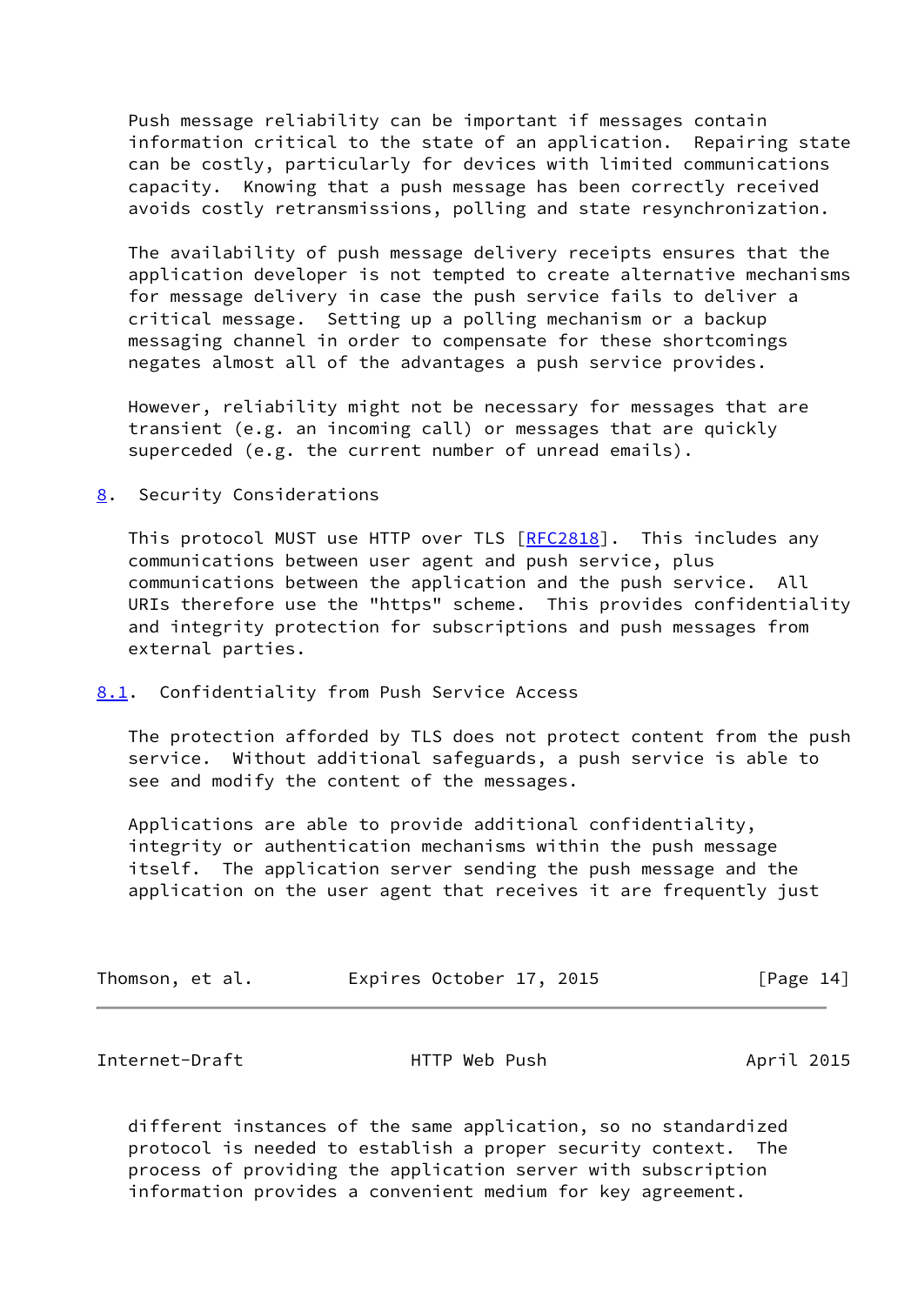The Web Push API codifies this practice by requiring that each push subscription created by the browser be bound to a browser generated encryption key. Pushed messages are authenticated and decrypted by the browser before delivery to applications. This scheme ensures that the push service is unable to examine the contents of push messages.

 The public key for a subscription ensures that applications using that subscription can identify messages from unknown sources and discard them. This depends on the public key only being disclosed to entities that are authorized to send messages on the channel. The push server does not require access to this public key.

### <span id="page-16-0"></span>[8.2](#page-16-0). Privacy Considerations

 Push message confidentiality does not ensure that the identity of who is communicating and when they are communicating is protected. However, the amount of information that is exposed can be limited.

 The URIs provided for push resources MUST NOT provide any basis to correlate communications for a given user agent. It MUST NOT be possible to correlate any two push resource URIs based solely on their contents. This allows a user agent to control correlation across different applications, or over time.

 Similarly, the URIs provided by the push service to identify a push message MUST NOT provide any information that allows for correlation across subscriptions. Push message URIs for the same subscription MAY contain information that would allow correlation with the associated subscription or other push messages for that subscription.

 User and device information MUST NOT be exposed through a push or push message URI.

 In addition, push URIs established by the same user agent or push message URIs for the same subscription MUST NOT include any information that allows them to be correlated with the user agent.

 Note: This need not be perfect as long as the resulting anonymity set (see [\[RFC6973\], Section](https://datatracker.ietf.org/doc/pdf/rfc6973#section-6.1.1) 6.1.1) is sufficiently large. A push URI necessarily identifies a push service or a single server instance. It is also possible that traffic analysis could be used to correlate subscriptions.

| Thomson, et al. | Expires October 17, 2015 | [Page 15] |
|-----------------|--------------------------|-----------|
|-----------------|--------------------------|-----------|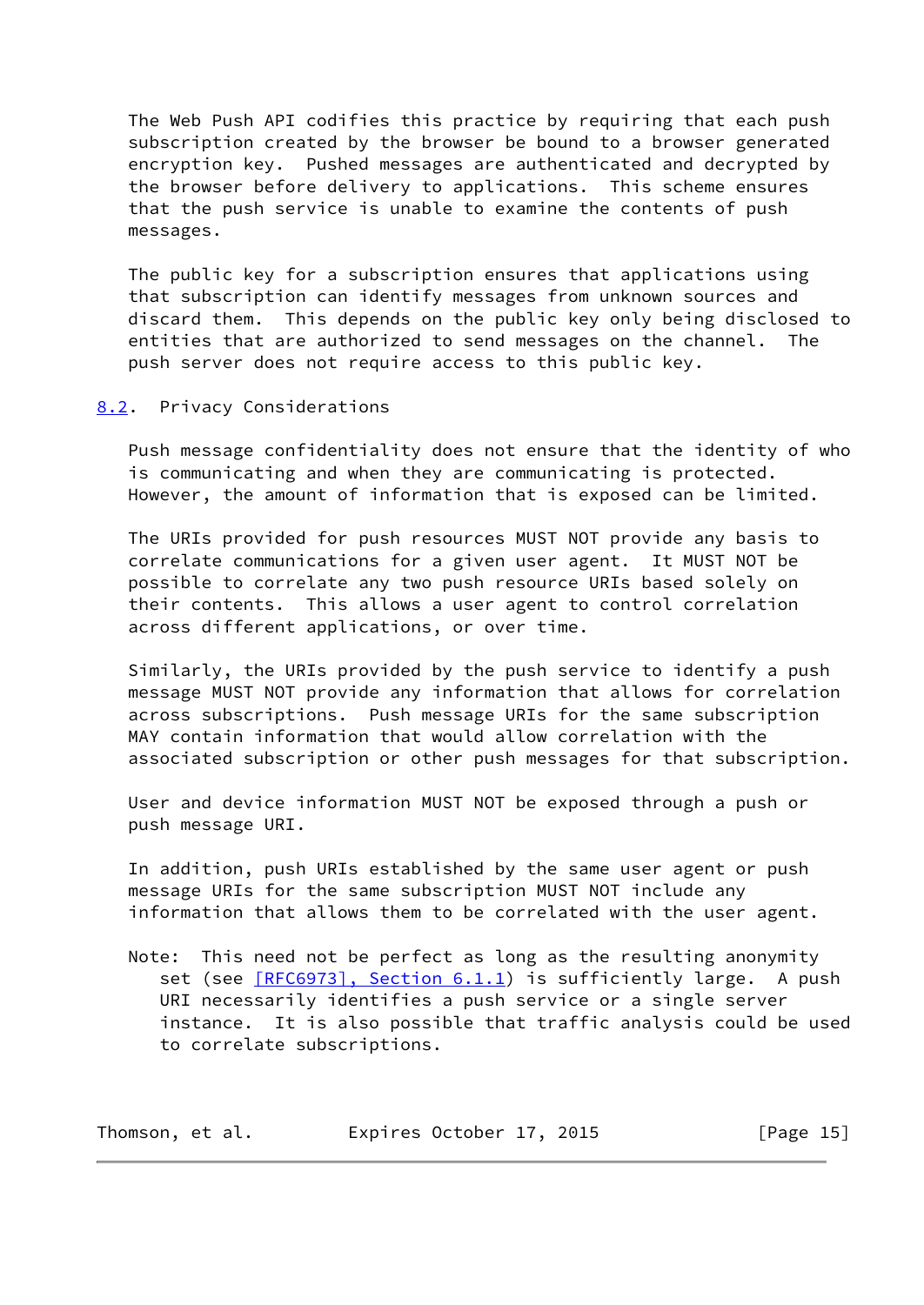<span id="page-17-1"></span> A user agent MUST be able to create new subscriptions with new identifiers at any time.

#### <span id="page-17-0"></span>[8.3](#page-17-0). Authorization

 This protocol does not define how a push service establishes whether a user agent is permitted to create a subscription, or whether push messages can be delivered to the user agent. A push service MAY choose to authorize requests based on any HTTP-compatible authorization method available, of which there are numerous options. The authorization process and any associated credentials are expected to be configured in the user agent along with the URI for the push service.

 Authorization is managed using capability URLs for the push message subscription, push, and receipt subscription resources (see [\[CAP-URI](#page-21-5)]). A capability URL grants access to a resource based solely on knowledge of the URL.

 Capability URLs are used for their "easy onward sharing" and "easy client API" properties. These make it possible to avoid relying on relationships between push services and application servers, with the protocols necessary to build and support those relationships.

 Capability URLs act as bearer tokens. Knowledge of a push message subscription URI implies authorization to either receive push messages or delete the subscription. Knowledge of a push URI implies authorization to send push messages. Knowledge of a push message URI allows for reading and acknowledging that specific message. Knowledge of a receipt subscription URI implies authorization to receive push receipts. Knowledge of a receipt subscribe URI implies authorization to create subscriptions for receipts.

 Note that the same receipt subscribe URI could be returned for multiple push message subscriptions. Using the same value for a large number of subscriptions allows application servers to reuse receipt subscriptions, which can provide a significant efficiency advantage. A push service that uses a common receipt subscribe URI loses control over the creation of receipt subscriptions. This can result in a potential exposure to denial of service; stateless resource creation can be used to mitigate the effects of this exposure.

 Encoding a large amount of random entropy (at least 120 bits) in the path component ensures that it is difficult to successfully guess a valid capability URL.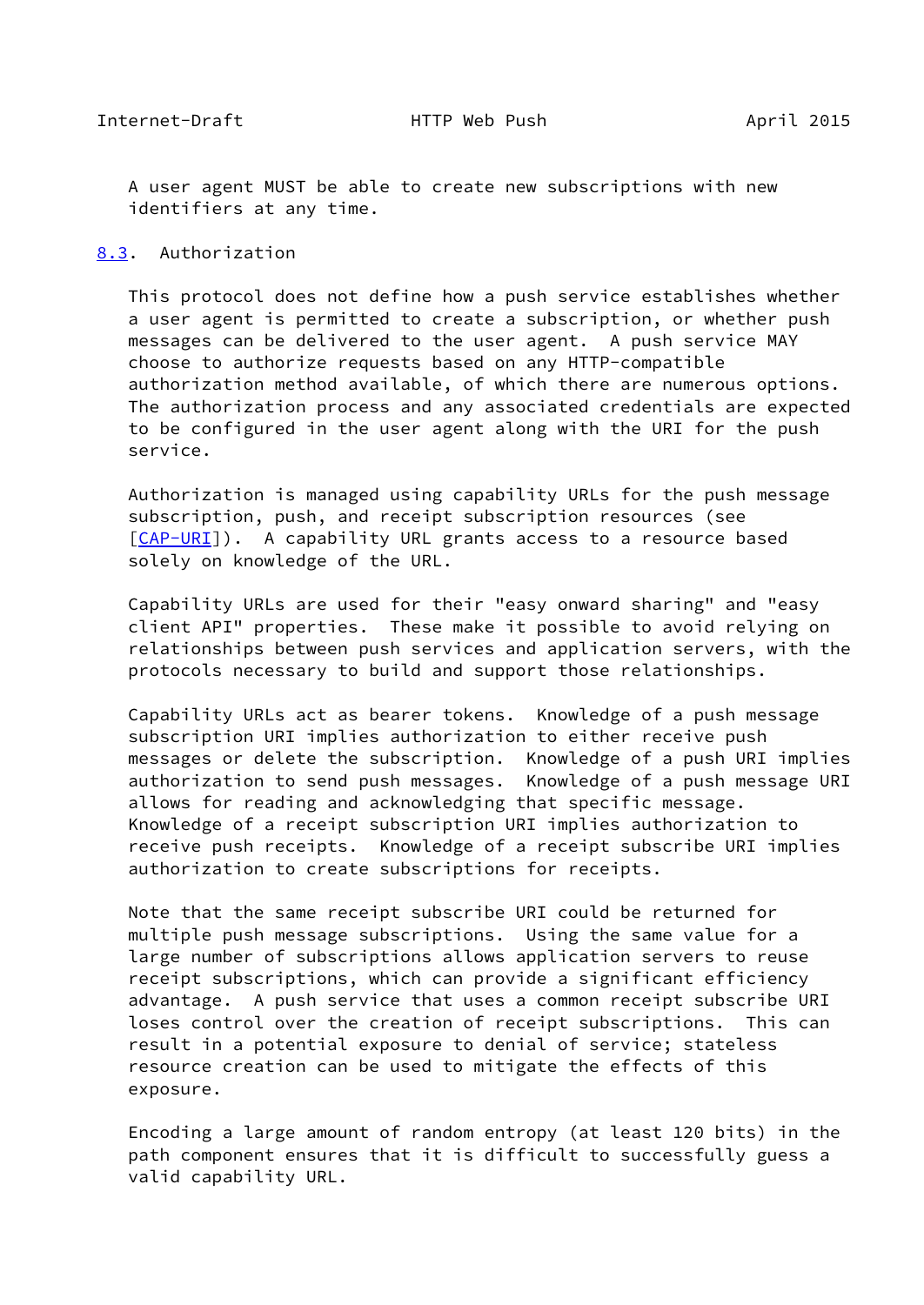<span id="page-18-1"></span>Internet-Draft **HTTP** Web Push April 2015

## <span id="page-18-0"></span>[8.4](#page-18-0). Denial of Service Considerations

 Discarding unwanted messages at the user agent based on message authentication doesn't protect against a denial of service attack on the user agent. Even a relatively small volume of push messages can cause battery-powered devices to exhaust power reserves.

 An application can limit where valid push messages can originate by limiting the distribution of push URIs to authorized entities. Ensuring that push URIs are hard to guess ensures that only application servers that have been given a push URI can use it.

 A malicious application with a valid push URI could use the greater resources of a push service to mount a denial of service attack on a user agent. Push services SHOULD limit the rate at which push messages are sent to individual user agents. A push service or user agent MAY terminate subscriptions ( $Section 7.3$ ) that receive too many push messages.

End-to-end confidentiality mechanisms, such as those in [\[API](#page-22-3)], prevent an entity with a valid push message subscription URI from learning the contents of push messages. Push messages that are not successfully authenticated will not be delivered by the API, but this can present a denial of service risk.

 Conversely, a push service is also able to deny service to user agents. Intentional failure to deliver messages is difficult to distinguish from faults, which might occur due to transient network errors, interruptions in user agent availability, or genuine service outages.

## <span id="page-18-2"></span>[8.5](#page-18-2). Logging Risks

 Server request logs can reveal subscription-related URIs. Acquiring a push message subscription URI enables the receipt of messages or deletion of the subscription. Acquiring a push URI permits the sending of push messages. Logging could also reveal relationships between different subscription-related URIs for the same user agent. Encrypted message contents are not revealed to the push service.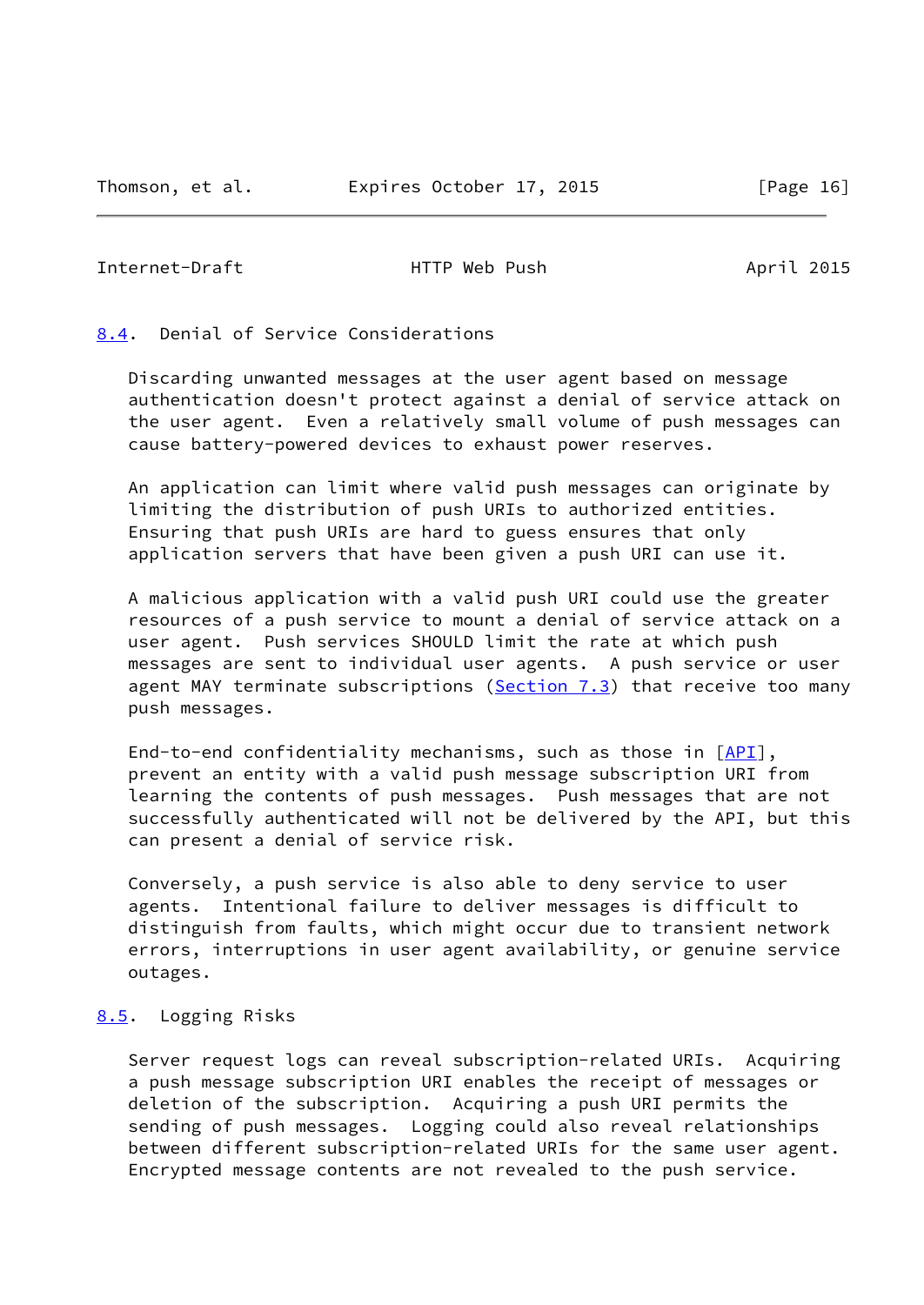Limitations on log retention and strong access control mechanisms can ensure that URIs are not learned by unauthorized entities.

<span id="page-19-0"></span>[9](#page-19-0). IANA Considerations

 This protocol defines new HTTP header fields in [Section 9.1](#page-19-1). New link relation types are identified using the URNs defined in [Section 9.2](#page-19-3).

| Thomson, et al. |  | Expires October 17, 2015 |  |  | [Page 17] |
|-----------------|--|--------------------------|--|--|-----------|
|-----------------|--|--------------------------|--|--|-----------|

<span id="page-19-2"></span>Internet-Draft **HTTP** Web Push April 2015

<span id="page-19-1"></span>**[9.1](#page-19-1).** Header Field Registrations

 HTTP header fields are registered within the "Message Headers" registry maintained at  $\lceil \frac{1}{2} \rceil$ .

 This document defines the following HTTP header fields, so their associated registry entries shall be added according to the permanent registrations below (see [\[RFC3864](https://datatracker.ietf.org/doc/pdf/rfc3864)]):

| Header Field Name   Protocol   Status |              | Reference                                                                            |
|---------------------------------------|--------------|--------------------------------------------------------------------------------------|
| Push-Receipt                          | http<br>http | standard   <u>Section 5.2</u><br>standard   Section 5.1<br>-+----------+------------ |

 The change controller is: "IETF (iesg@ietf.org) - Internet Engineering Task Force".

<span id="page-19-3"></span>[9.2](#page-19-3). Link Relation URNs

 This document registers URNs for use in identifying link relation types. These are added to a new "Web Push Identifiers" registry according to the procedures in Section [4 of \[RFC3553\]](https://datatracker.ietf.org/doc/pdf/rfc3553#section-4); the corresponding "push" sub-namespace is entered in the "IETF URN Sub namespace for Registered Protocol Parameter Identifiers" registry.

 The "Web Push Identifiers" registry operates under the IETF Review policy [\[RFC5226](https://datatracker.ietf.org/doc/pdf/rfc5226)].

Registry name: Web Push Identifiers

URN Prefix: urn:ietf:params:push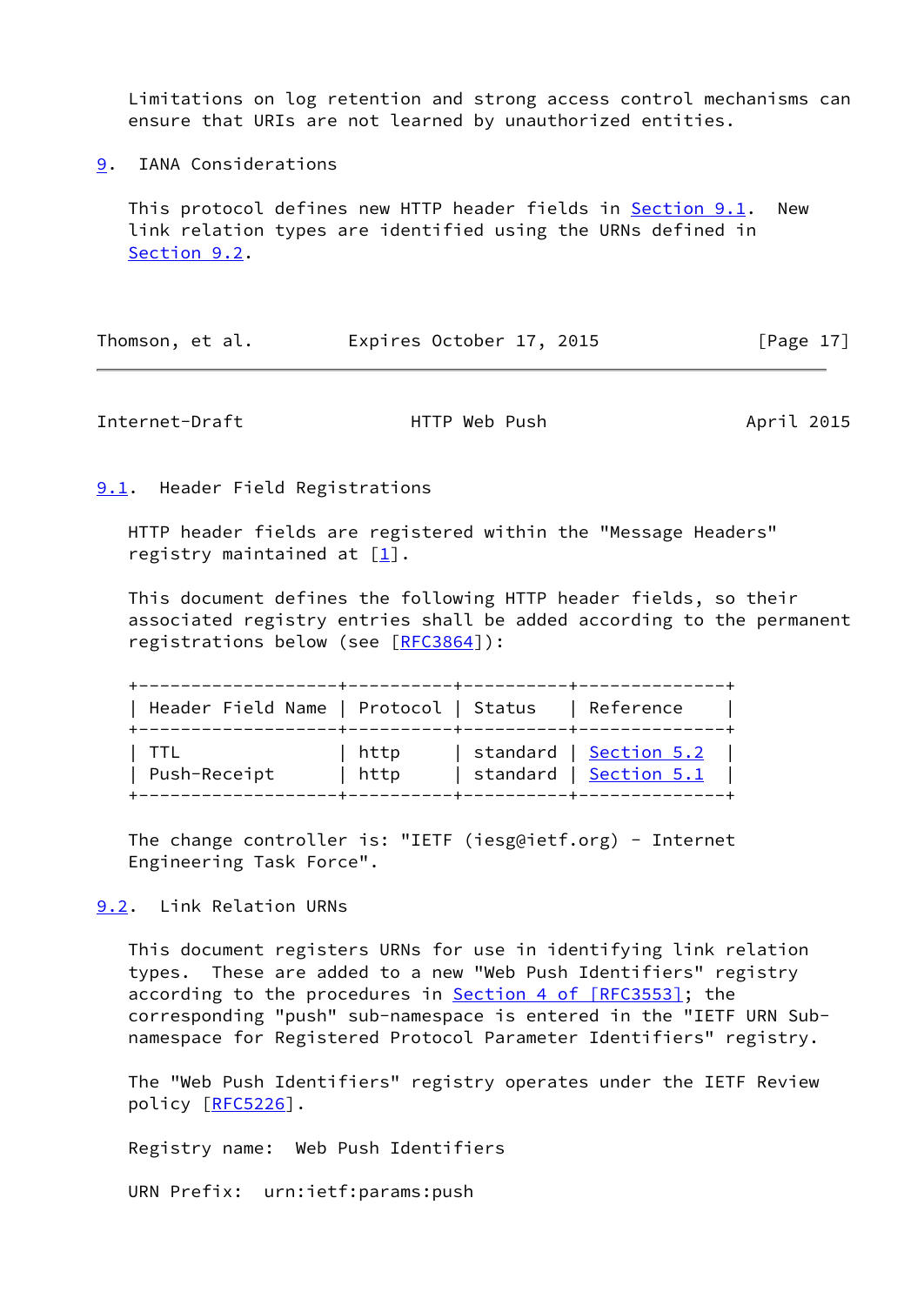Specification: (this document)

- Repository: [Editor/IANA note: please include a link to the final registry location.]
- Index value: Values in this registry are URNs or URN prefixes that start with the prefix "urn:ietf:params:push". Each is registered independently.

 New registrations in the "Web Push Identifiers" are encouraged to include the following information:

URN: A complete URN or URN prefix.

| Thomson, et al. | Expires October 17, 2015 |  | [Page 18] |
|-----------------|--------------------------|--|-----------|
|-----------------|--------------------------|--|-----------|

<span id="page-20-0"></span>Internet-Draft **HTTP** Web Push April 2015

- Description: A summary description.
- Specification: A reference to a specification describing the semantics of the URN or URN prefix.
- Contact: Email for the person or group making the registration.
- Index value: As described in [[RFC3553](https://datatracker.ietf.org/doc/pdf/rfc3553)], URN prefixes that are registered include a description of how the URN is constructed. This is not applicable for specific URNs.

 These values are entered as the initial content of the "Web Push Identifiers" registry.

- URN: urn:ietf:params:push
- Description: This link relation type is used to identify a resource for sending push messages.

Specification: (this document)

Contact: The Web Push WG (webpush@ietf.org)

URN: urn:ietf:params:push:receipt

Description: This link relation type is used to identify a resource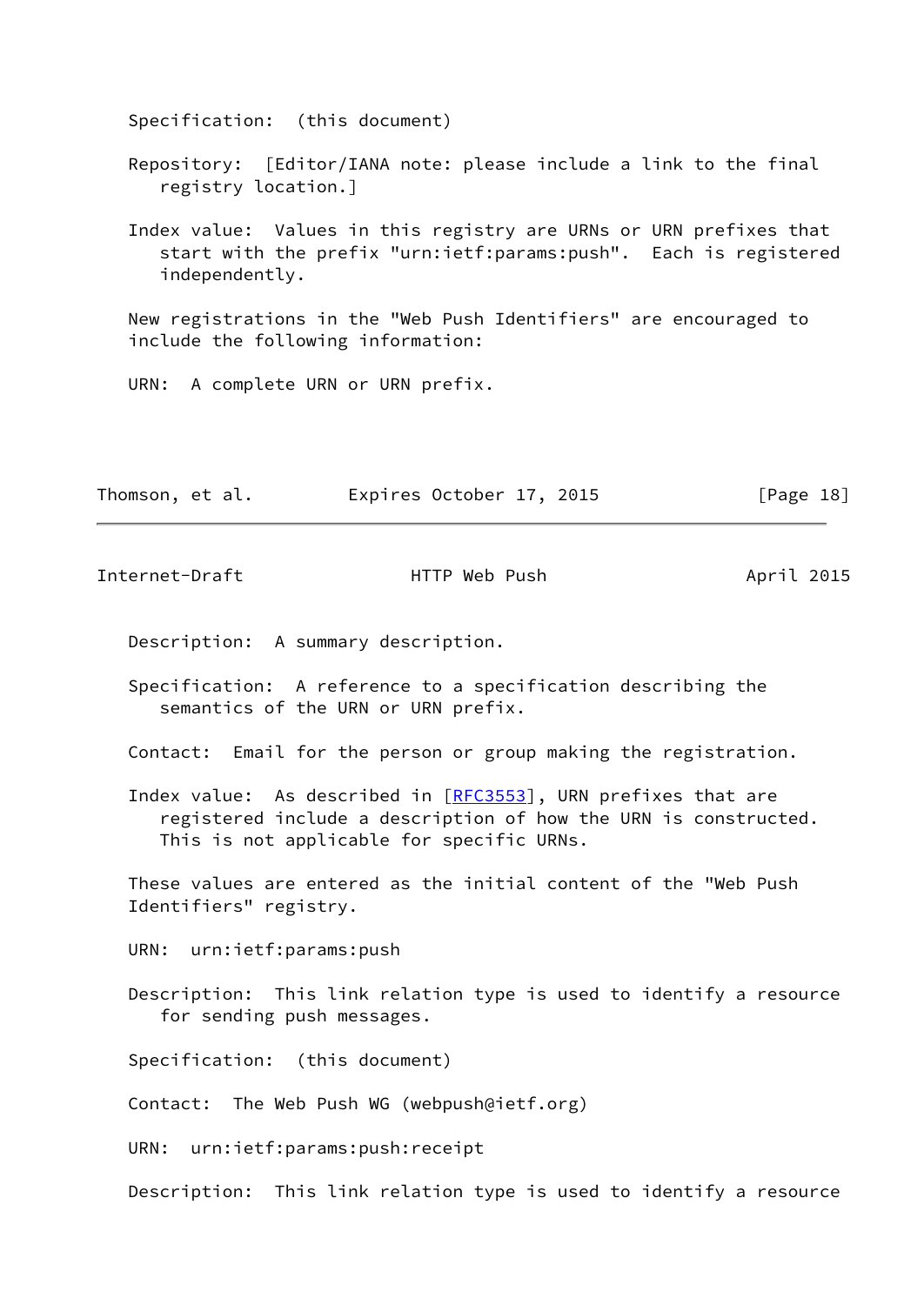for creating new push message receipt subscriptions.

Specification: (this document)

Contact: The Web Push WG (webpush@ietf.org)

<span id="page-21-0"></span>[10.](#page-21-0) Acknowledgements

 Significant technical input to this document has been provided by Costin Manolache, Robert Sparks, Mark Nottingham, Matthew Kaufman and many others.

- <span id="page-21-1"></span>[11.](#page-21-1) References
- <span id="page-21-2"></span>[11.1](#page-21-2). Normative References

<span id="page-21-5"></span> [CAP-URI] Tennison, J., "Good Practices for Capability URLs", FPWD capability-urls, February 2014, <[http://www.w3.org/TR/capability-urls/>](http://www.w3.org/TR/capability-urls/).

| Thomson, et al. | Expires October 17, 2015 |  | [Page 19] |
|-----------------|--------------------------|--|-----------|
|-----------------|--------------------------|--|-----------|

Internet-Draft HTTP Web Push April 2015

<span id="page-21-4"></span> [I-D.ietf-httpbis-alt-svc] Nottingham, M., McManus, P., and J. Reschke, "HTTP Alternative Services", [draft-ietf-httpbis-alt-svc-06](https://datatracker.ietf.org/doc/pdf/draft-ietf-httpbis-alt-svc-06) (work in progress), February 2015.

<span id="page-21-3"></span> [I-D.ietf-httpbis-http2] Belshe, M., Peon, R., and M. Thomson, "Hypertext Transfer Protocol version 2", [draft-ietf-httpbis-http2-17](https://datatracker.ietf.org/doc/pdf/draft-ietf-httpbis-http2-17) (work in progress), February 2015.

- [RFC2119] Bradner, S., "Key words for use in RFCs to Indicate Requirement Levels", [BCP 14](https://datatracker.ietf.org/doc/pdf/bcp14), [RFC 2119](https://datatracker.ietf.org/doc/pdf/rfc2119), March 1997.
- [RFC2818] Rescorla, E., "HTTP Over TLS", [RFC 2818](https://datatracker.ietf.org/doc/pdf/rfc2818), May 2000.
- [RFC3553] Mealling, M., Masinter, L., Hardie, T., and G. Klyne, "An IETF URN Sub-namespace for Registered Protocol Parameters", **BCP 73, [RFC 3553](https://datatracker.ietf.org/doc/pdf/rfc3553)**, June 2003.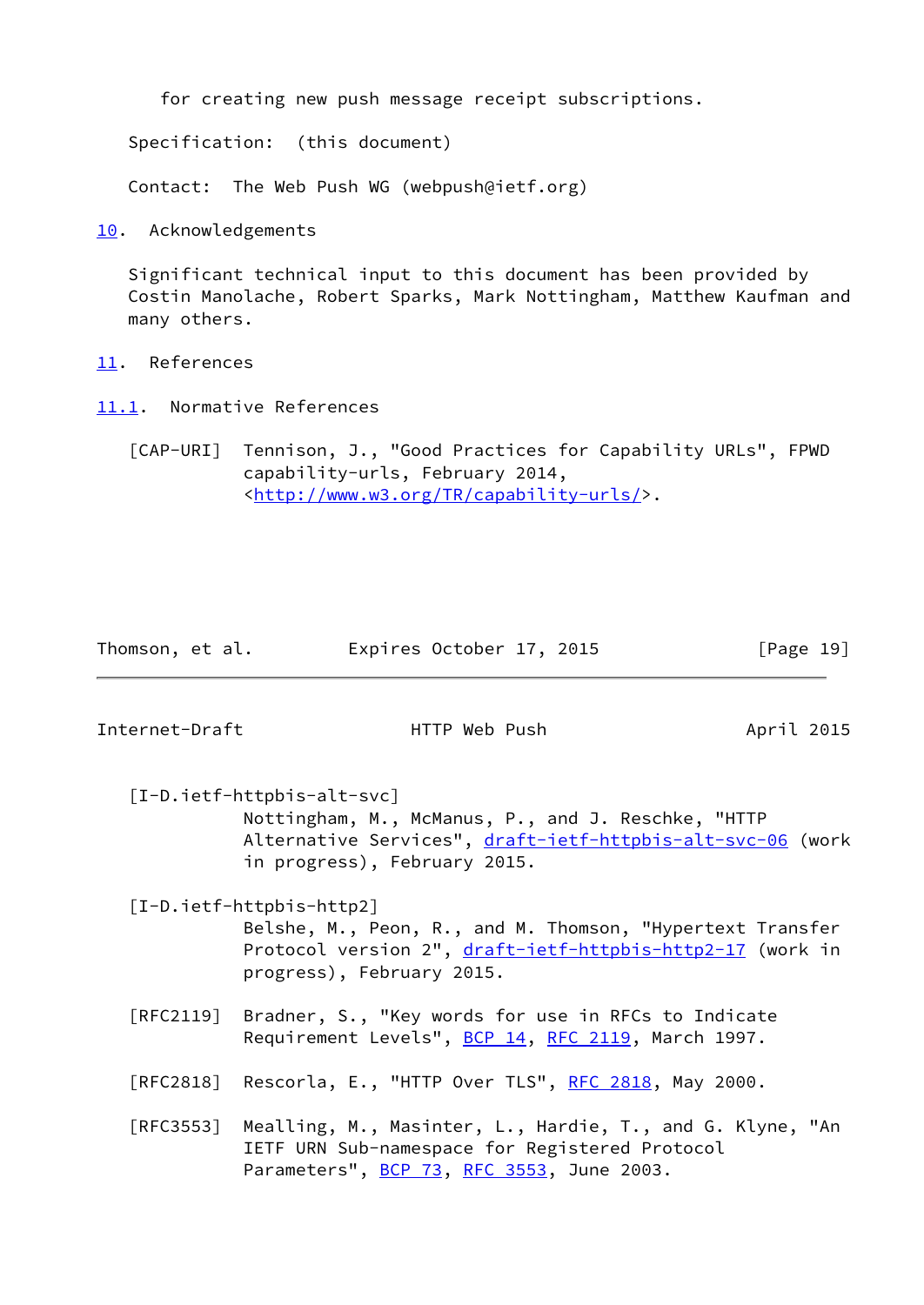- [RFC3864] Klyne, G., Nottingham, M., and J. Mogul, "Registration Procedures for Message Header Fields", [BCP 90](https://datatracker.ietf.org/doc/pdf/bcp90), [RFC 3864](https://datatracker.ietf.org/doc/pdf/rfc3864), September 2004.
- [RFC5226] Narten, T. and H. Alvestrand, "Guidelines for Writing an IANA Considerations Section in RFCs", [BCP 26](https://datatracker.ietf.org/doc/pdf/bcp26), [RFC 5226](https://datatracker.ietf.org/doc/pdf/rfc5226), May 2008.
- [RFC5988] Nottingham, M., "Web Linking", [RFC 5988](https://datatracker.ietf.org/doc/pdf/rfc5988), October 2010.
- [RFC7230] Fielding, R. and J. Reschke, "Hypertext Transfer Protocol  $(HTTP/1.1): Message Syntax and Routing", RFC 7230, June$  $(HTTP/1.1): Message Syntax and Routing", RFC 7230, June$  $(HTTP/1.1): Message Syntax and Routing", RFC 7230, June$ 2014.
- [RFC7231] Fielding, R. and J. Reschke, "Hypertext Transfer Protocol  $(HTTP/1.1):$  Semantics and Content", [RFC 7231,](https://datatracker.ietf.org/doc/pdf/rfc7231) June 2014.
- [RFC7232] Fielding, R. and J. Reschke, "Hypertext Transfer Protocol  $(HTTP/1.1): Conditional Requests", RFC 7232, June 2014.$  $(HTTP/1.1): Conditional Requests", RFC 7232, June 2014.$  $(HTTP/1.1): Conditional Requests", RFC 7232, June 2014.$
- [RFC7234] Fielding, R., Nottingham, M., and J. Reschke, "Hypertext Transfer Protocol (HTTP/1.1): Caching", [RFC 7234,](https://datatracker.ietf.org/doc/pdf/rfc7234) June 2014.
- [RFC7240] Snell, J., "Prefer Header for HTTP", [RFC 7240](https://datatracker.ietf.org/doc/pdf/rfc7240), June 2014.

| Thomson, et al. | Expires October 17, 2015 |  | [Page 20] |
|-----------------|--------------------------|--|-----------|
|-----------------|--------------------------|--|-----------|

<span id="page-22-1"></span>Internet-Draft **HTTP** Web Push April 2015

## <span id="page-22-0"></span>[11.2](#page-22-0). Informative References

- <span id="page-22-3"></span> [API] Sullivan, B., Fullea, E., and M. van Ouwerkerk, "Web Push API", ED push-api, February 2015, [<https://w3c.github.io/](https://w3c.github.io/push-api/) [push-api/>](https://w3c.github.io/push-api/).
- [RFC6973] Cooper, A., Tschofenig, H., Aboba, B., Peterson, J., Morris, J., Hansen, M., and R. Smith, "Privacy Considerations for Internet Protocols", [RFC 6973,](https://datatracker.ietf.org/doc/pdf/rfc6973) July 2013.

<span id="page-22-2"></span>[11.3](#page-22-2). URIs